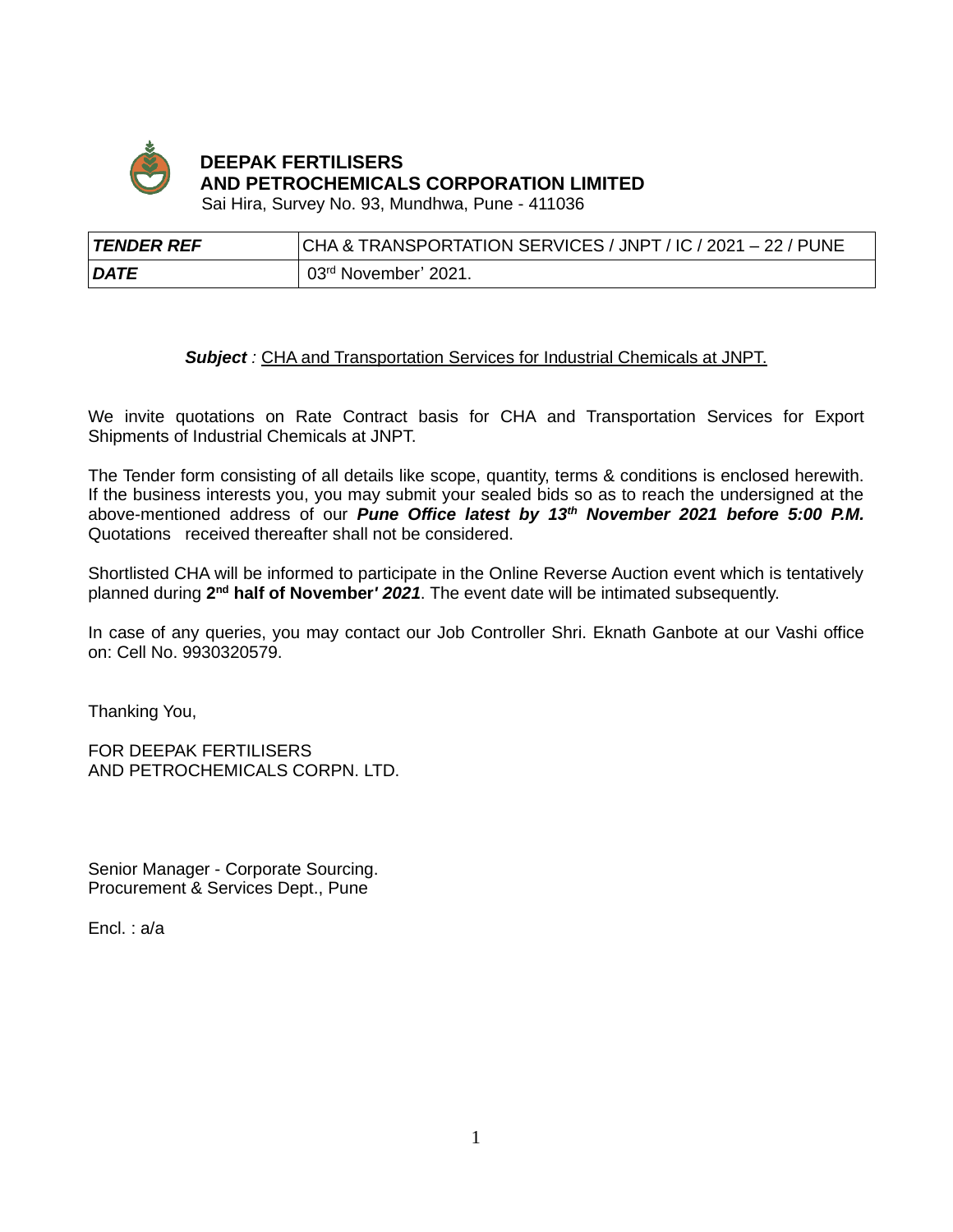

# **TENDER REF: CHA & TRANSPORTATION SERVICES / JNPT / IC / 2021 – 22 / PUNE**

# **RATE CONTRACT FOR CHA & TRANSPORTATION SERVICES FOR EXPORT SHIPMENTS OF INDUSTRIAL CHEMICALS AT JNPT.**

*01st December 2021 TO 30 th November 2022.*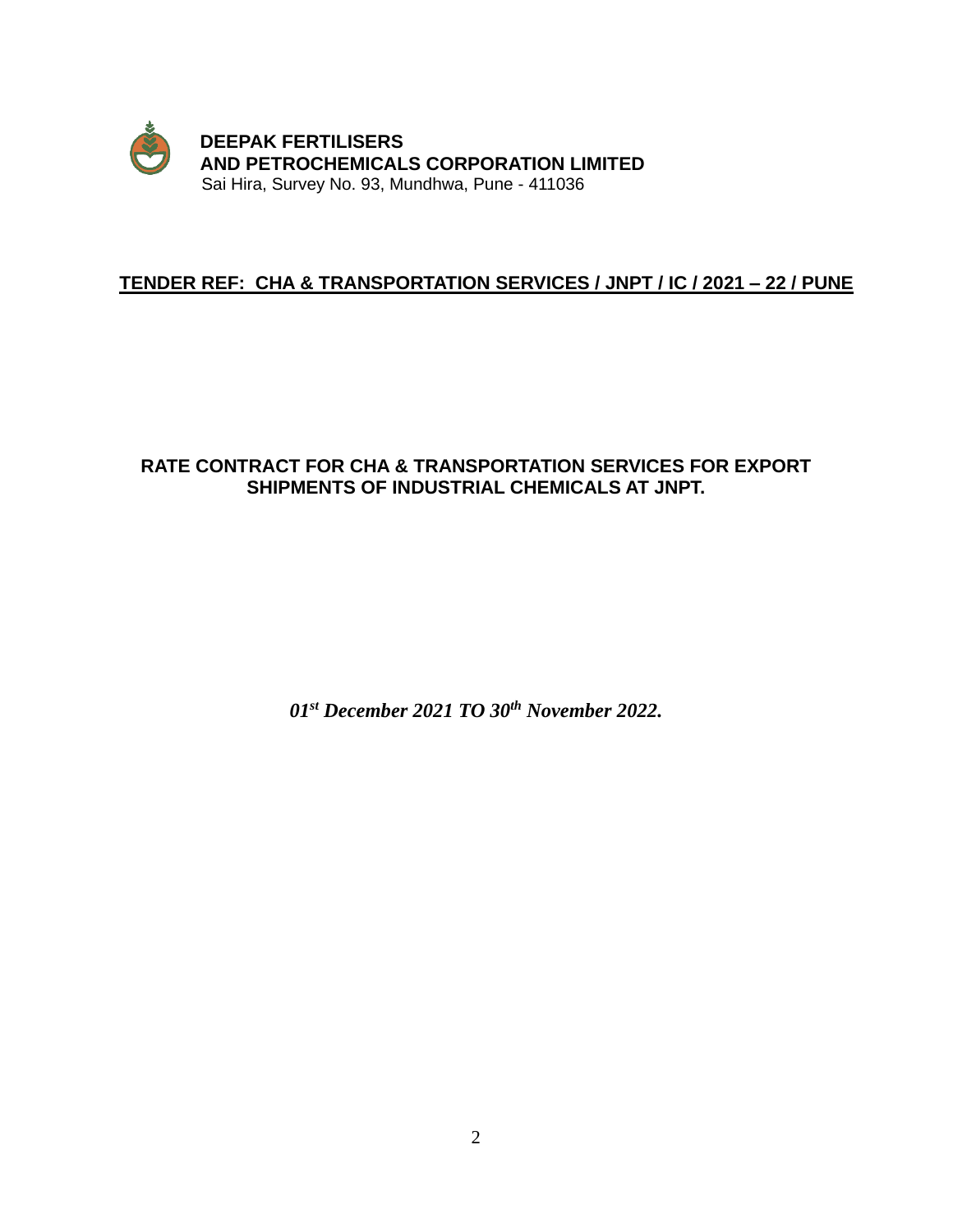# (On party's letterhead)

Ref: Date:

GM – Corporate Sourcing, Procurement & Services Department Deepak Fertilisers And Petrochemicals Corporation Limited Sai Hira, Survey No. 93, Mundhwa, Pune - 411036

Dear Sir,

# Sub: CHA and Transportation Services for Export Shipments of Industrial Chemicals at JNPT.

I / We have carefully studied the terms and conditions given in the Tender Schedule – I and agree to abide by all the terms and conditions. I / We fully understand that these will form an integral part of the Contract for the successful bidders.

I / We hereby submit Schedule of Rates (Schedule – II) filled in and sealed.

D.D. No./Pay Order No. .. .. .. .. dated .. .. .. .. for Rs. 50,000 /- (Rupees Fifty Thousand only) drawn on .. .. .. .. payable at .. .. .. .. towards Earnest Money Deposit is enclosed herewith.

Thanking you,

Yours faithfully,

(Signature of the Tenderer) Affix Rubber Stamp

STATUS – (Capacity in which signatory is signing)

|  | Encl: 1. SCHEDULE   & EMD | - GENERAL TERMS AND CONDITIONS duly stamped, signed by<br>Tenderer at each page and sealed in envelope. |
|--|---------------------------|---------------------------------------------------------------------------------------------------------|
|  |                           | - FMD                                                                                                   |
|  | 2. SCHEDULE II            | - SCHEDULE OF RATES duly filled in stamped, signed by<br>Tenderer on each page and sealed in envelope.  |
|  |                           | 3. List of pre-qualification documents/information attached.                                            |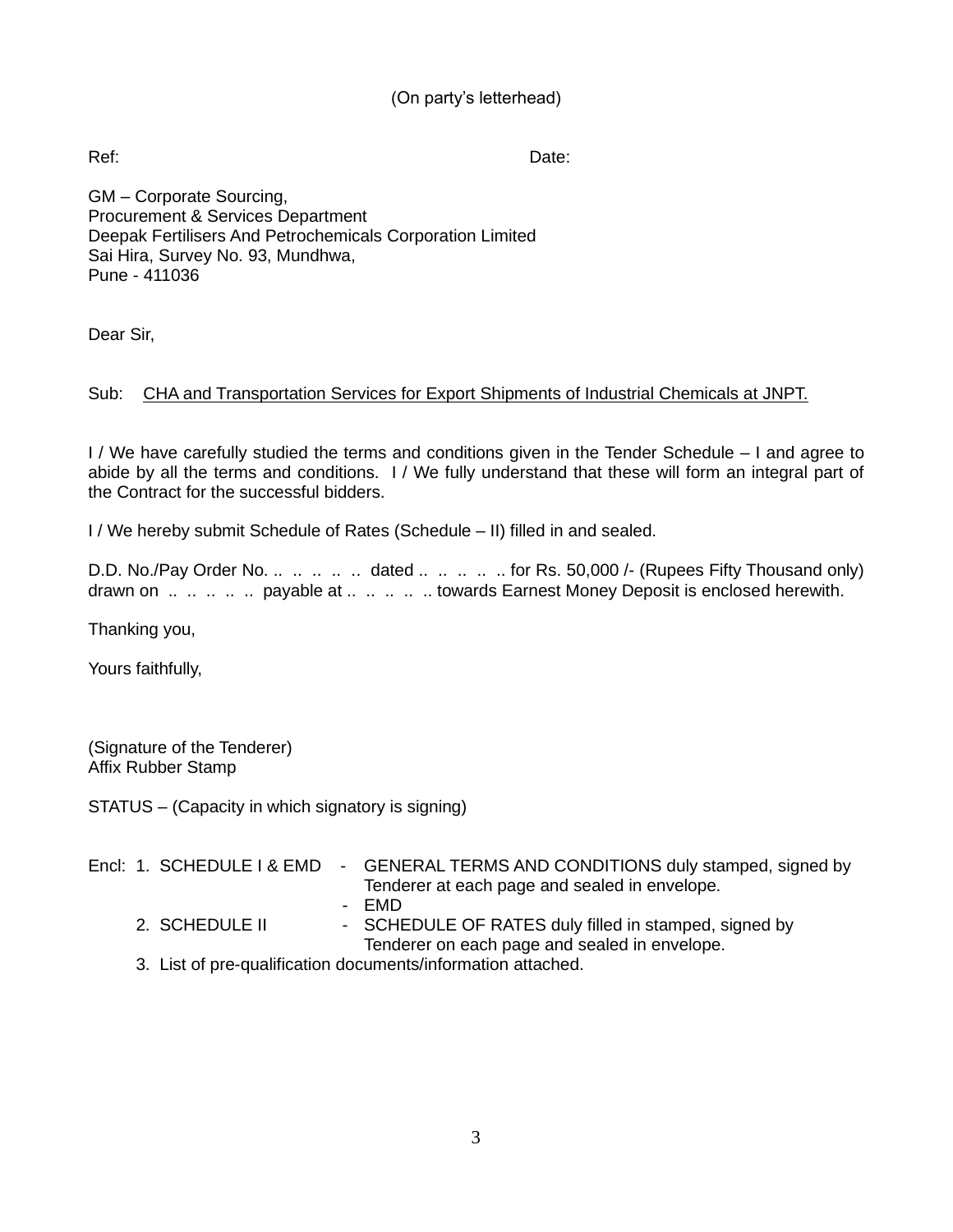# **INSTRUCTIONS TO THE BIDDER**

The following procedure shall be adopted for the submission of quotations.

Quotations forwarded through email shall not be qualified for this Tender.

The sealed envelopes should be submitted as follows: -

**Envelope No. 1.** To be superscribed "Earnest Money & Commercial Terms'' for Tender Reference CHA & TRANSPORTATION SERVICES / JNPT / IC / 2021- 22 / PUNE and should contain –

• Demand Draft/Pay Order in favour of Deepak Fertilisers and Petrochemicals Corporation Limited, payable at Pune for *Rupees Fifty Thousand Only. Demand Draft / Pay Order will be accepted*. The Earnest Money Deposit (EMD) furnished by bidders will be exclusively for this Tender and will not carry any interest.

(Note: Contractors engaged in our current Export CHA Services Job are exempted for submission of EMD)

'Commercial Terms' should contain the following:

- (i) Schedule–I confirming acceptance of all the terms and condition as stipulated therein:
- (ii) Pre-qualification documents / information.
- a) Letter of Authority from Tenderer (If the tenderer is Company/ Firm/LLP).
- b) General Information (in the proforma, prescribed by the Company).
- c) Infrastructure / Resource (in the proforma, prescribed by the Company)
- d) Photocopy of valid CHA License registration in own name with Customs at JNPT/ NSICT/ GTI.
- e) Experience for last three years (in the proforma, prescribed by the Company)

f) Details of blacklisting / disqualification / forfeiture of B.G. / S.D. (in the proforma, prescribed by the Company)

- g) Latest Income-Tax clearance certificate along with Income Tax returns for last three years.
- h) Certified copy of registered Partnership deed / Memorandum of Association/Articles of Association/ by-laws as applicable.
- i) Balance Sheet for last three years.
- j) Copy of PAN registration, GST registration.

(Note: Contractors engaged in our current Export CHA Services Job are exempted for submission of above mentioned prequalification documents)

#### **Envelope No. 2** : To be superscribed "SCHEDULE - II" and should contain Schedule – II duly filled in, stamped and initialed by Authorised signatory.

Both the above envelopes should be submitted in one cover **(Envelope No.3)** and be superscribed - *" Tender Ref. CHA & TRANSPORTATION SERVICES / JNPT / IC / 2021 – 22 / PUNE"*

*Envelope No. 3 will be opened on a scheduled date by a committee appointed by DFPCL and not in the presence of the bidders*. Envelope No. 1 will be opened first, and it will be verified that the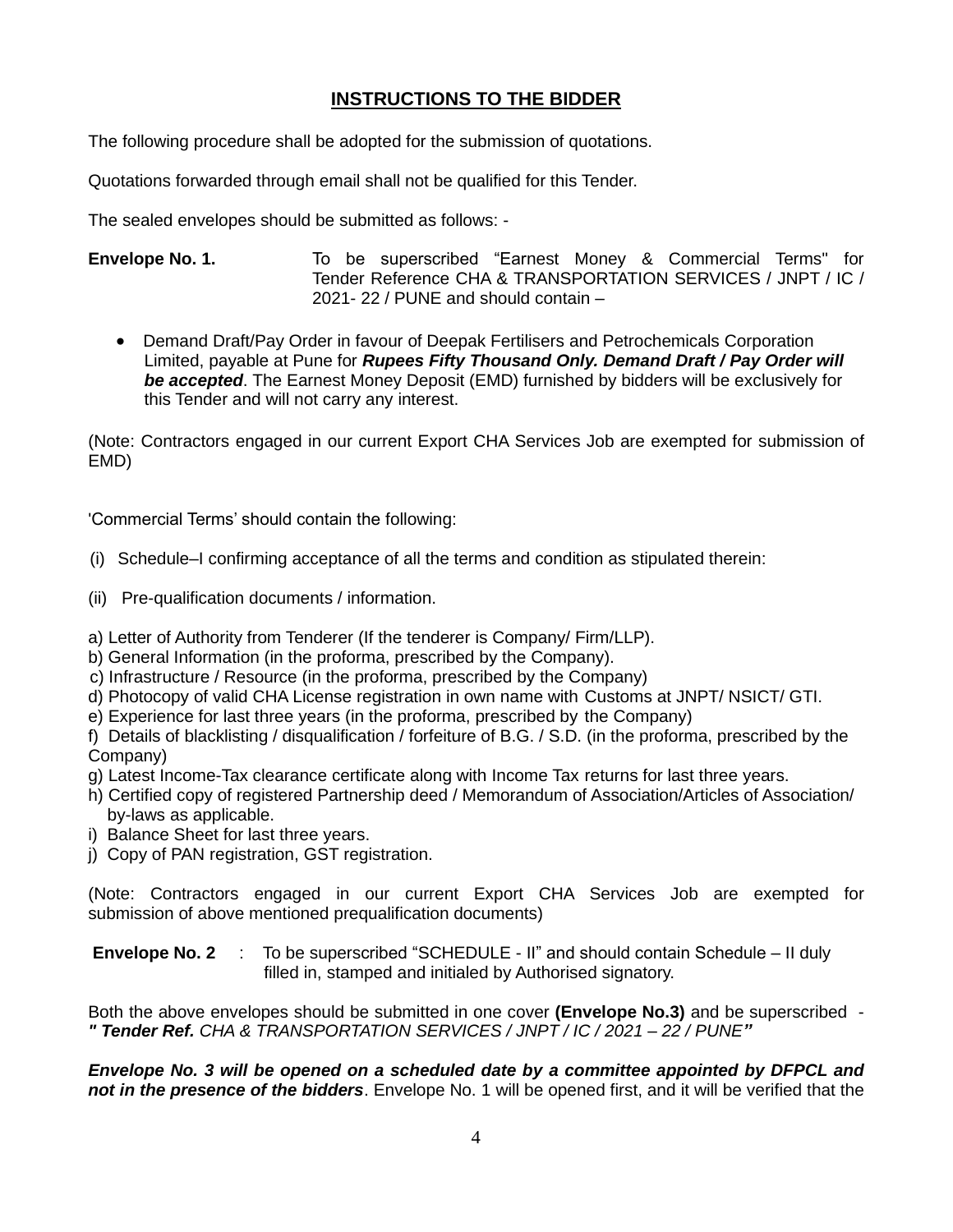bidder has submitted EMD in the prescribed form as applicable, all the terms and conditions of the Tender documents are acceptable to the Contractor and all the required pre-qualification documents / info are furnished. Mere submission of all the documents will not necessarily mean that the bidder is qualified. Worthiness assessed by the Company will be final and binding on the Tenderer. Envelope No. 2 of the bidders technically qualified by our Job Controller shall only be opened by the Committee.

- 1.0 The Company reserves the right to either issue or reject the Tender documents to any parties without assigning any reasons.
- 2.0 Out of firms having one or more common partners / proprietor only one Tender document will be entertained.

#### 3.0 **ACCEPTANCE AND COMMENCEMENT OF WORK**

- 3.01 The Contractor on acceptance of Tender by the Company shall commence the work, subject to completion of formalities pertaining to Security deposit and Agreement within the stipulated period, on receipt of Purchase Order. However, if the Contractor fails to commence work within 7 (seven) days from the stipulated day as stated above, he will not be allowed to work during the period of Contract and the Earnest Money Deposit shall be forfeited at the sole discretion of the Company.
- 3.02 It is understood by the Contractor that generally, the lowest Tender shall be selected. The remaining Tenders shall be kept in reserve and may, in accordance with the process specified in the Tender document, be invited to match the Tender submitted by the lowest tenderer in case such lowest tenderer withdraws or is not selected for any reason. In the event that none of the other tenderers match the bid of the lowest bidder, the Company may in its discretion invite fresh bids from the remaining tenderers or annul the Tender process as the case may be.
- 3.03 The Tenderer, after studying all Tender documents carefully and after visiting the site for satisfying itself of the conditions, business conditions, location and accessibility of the site, nature, extent and character of the operations, may obtain all clarifications in writing before Tendering. Submission of Tender implies that the Tenderer has obtained all the clarifications required.

*The Tenderer should quote the rates in Rupees explicitly for the period 01 December 2021 to 30 November 2022 in the format specified at Schedule II.* The quoted rates should be rounded off to the nearest rupee.

#### 3.04 *Tenderer should ensure that rates quoted at Schedule II should cover each and every rate component of Schedule II.*

- 3.05 The rates quoted in the Tender are to hold good for a minimum period of 90 days from the date of receipt of the bids. The rates are to be confirmed by both the parties before executing the Contract and these rates will be valid for the entire period of Contract inclusive of extension / extensions.
- 3.06 No Tenderer can withdraw his Tender or revoke or revise the rates within the aforesaid period of 90 days but under no circumstances after the granting of the Tender.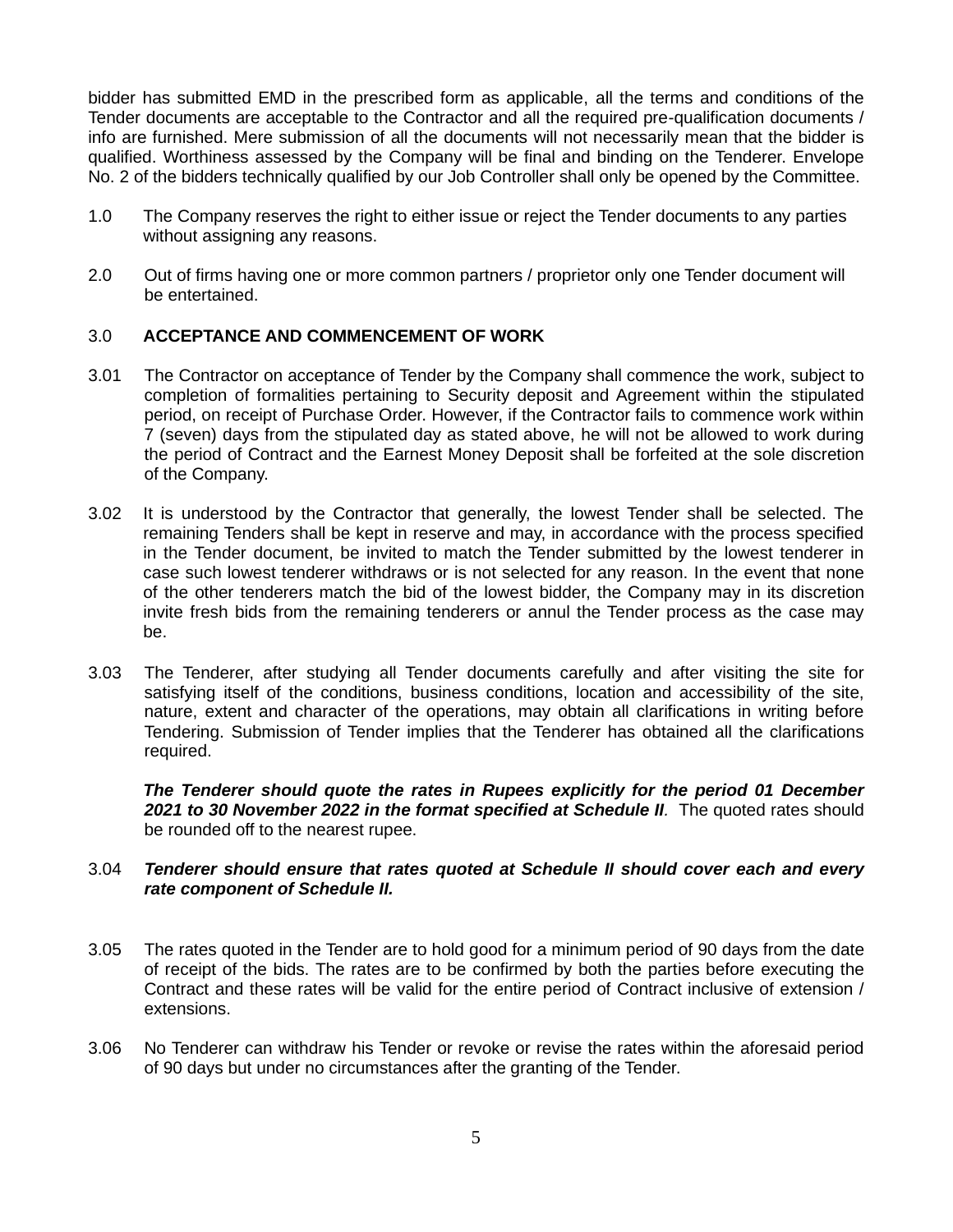- 3.07 If the Tender submitted is not in the name of any Individual, the Tenderer shall disclose the nature, constitution and registration of the Tendering Company/ Firm/LLP and the Tender shall be signed by a person or persons duly authorised to do so by means of legally valid documents which, or a duly certified copy of the same, shall be attached with the Tender.
- 3.08 Service of Notice of Contract:

 The Contractor shall furnish the name, designation and address of his authorised agent and all communications, notices, complaints and references shall be deemed to have been duly given to the Contractors if delivered to the Contractor or his authorised agent or left at or posted to the address so given and shall be deemed to have been so given in the case of posting on the day on which they should reach such address in the ordinary course of post or on the day on which they were so delivered or left. In the case of Contract by partners, any change in the constitution of its firm shall be forthwith notified by the Contractor to the Company and it will not affect the validity of the Contract.

#### 4.0 **VALIDITY OF OFFER :**

The acceptance of Tender will rest with the Company and reserves to itself the right -

- (i) To reject any or all Tenders
- (ii) To reject the Tender on the basis of unsatisfactory performance of the Tenderer in previous Contracts with the Company.
- (iii) Out of firms having one or more common partners/proprietors, offer of only one firm will be valid at sole discretion of Company.
- (iv) To conduct online reverse auction or negotiate with one or more Tenderers for revision of rates downwards if the Company feels that rates so received are not appropriate.
- (iv) To split up work amongst two or more Tenderers.
- (v) To award the work in part and not in its entirety, if considered expedient, without assigning any reason or giving any explanation thereof.
- 5.0 The Tender document should have annexed thereto an initialed copy of the General Terms and Conditions and initialed copy of the Contract indicating acceptance of all the General terms and conditions and the Main Contract. The Person initiating shall be appropriately identified and supported by a separate letter.

#### 6.0 **AMENDMENT TO TENDER**

At any time prior to the deadline for submission of bids, DFPCL may for any reason, whether at its own initiative or otherwise or in response to any clarification requested by a prospective Vendor/ Tenderer, modify the NIT by amendment. The amendment will be notified in writing to all prospective Vendor/ Tenderer who have received the NIT and the amendment will be binding on them. In order to afford prospective Vendor/ Tenderer reasonable time to take the amendment into account in preparing their tenders, extension of time as may be reasonable, will be given for submission of tenders.

#### 7.0 **SUBMISSION OF TENDERS:**

The Vendor/ Tenderer shall bear all costs associated with the preparation and submission of Bid and neither the company nor its nominee nor its consultants will be responsible or liable for these costs, regardless of the conduct or outcome of the bidding process. Any clarification required by prospective Vendor/ Tenderer shall be furnished in writing soon after its receipt so as to ensure submission of bid on or before bid closing date.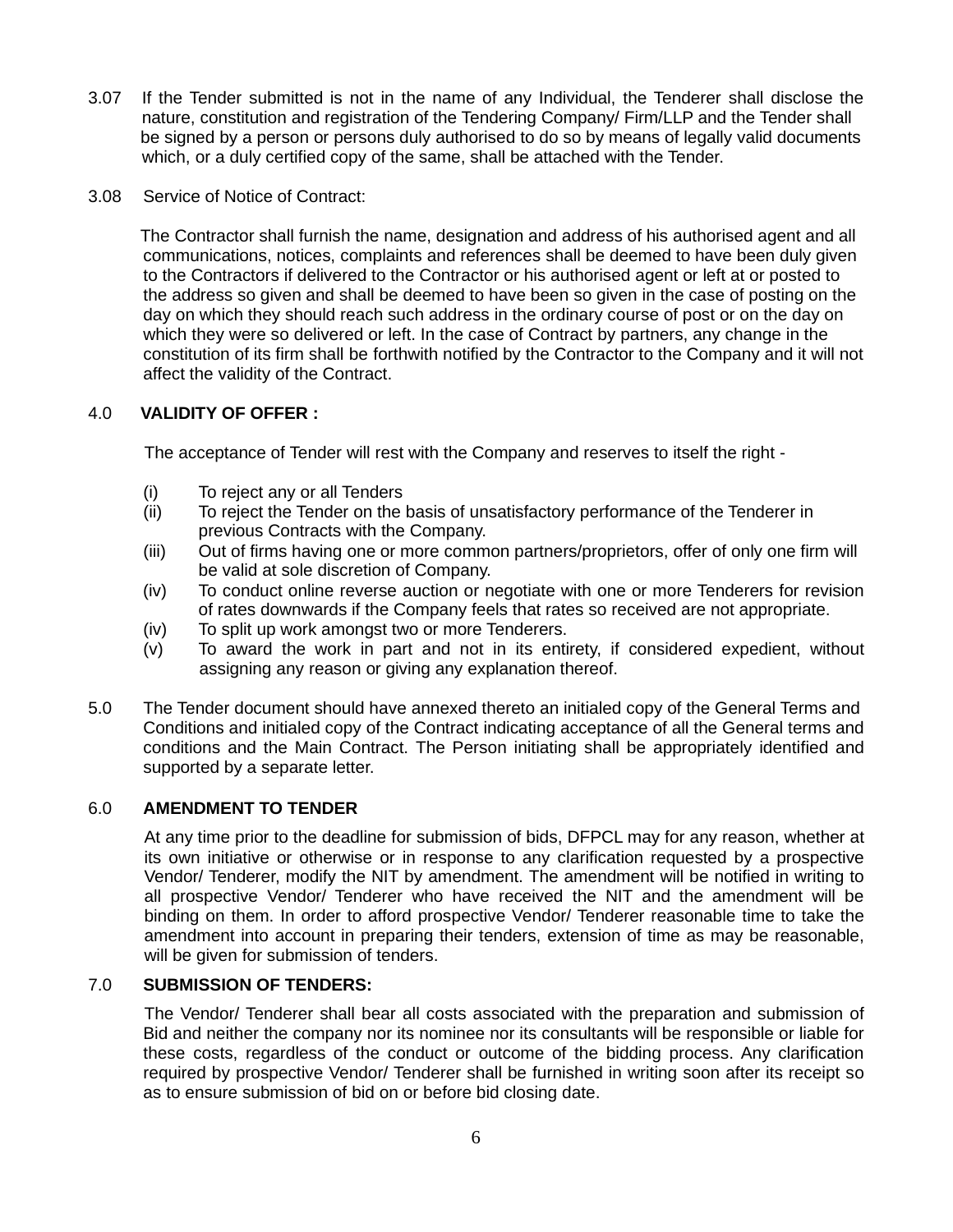Late tender will not be accepted / received.

- 8.0 Canvassing in any connection with the tender in any form is strictly prohibited. Tenders submitted by party who resort to canvassing will be liable for rejection.
- 9.0 In case of any unscheduled holiday falling on the prescribed closing or opening day of the tender, the next working day will be treated as scheduled for opening or closing day of the tender as the case may be.
- 10.0 The Vendor/ Tenderer are advised to read carefully all the terms and conditions of the tender document which will form part of the contract.
- 11.0 If the Vendor/ Tenderer give wrong information deliberately to create conditions for acceptance of the tender, the Company / DFPCL reserves the right to reject such tenders without assigning any reason.
- 12.0 Not more than one tender will be submitted by one Vendor / Tenderer for the same work.
- 13.0 The Vendor/ Tenderer shall not stipulate any additional conditions. Any tender containing such conditions will be summarily rejected. Canvassing in connection with tenders is strictly prohibited. Tenders submitted by the Vendor/ Tenderer, who resort to canvassing, will be rejected outright.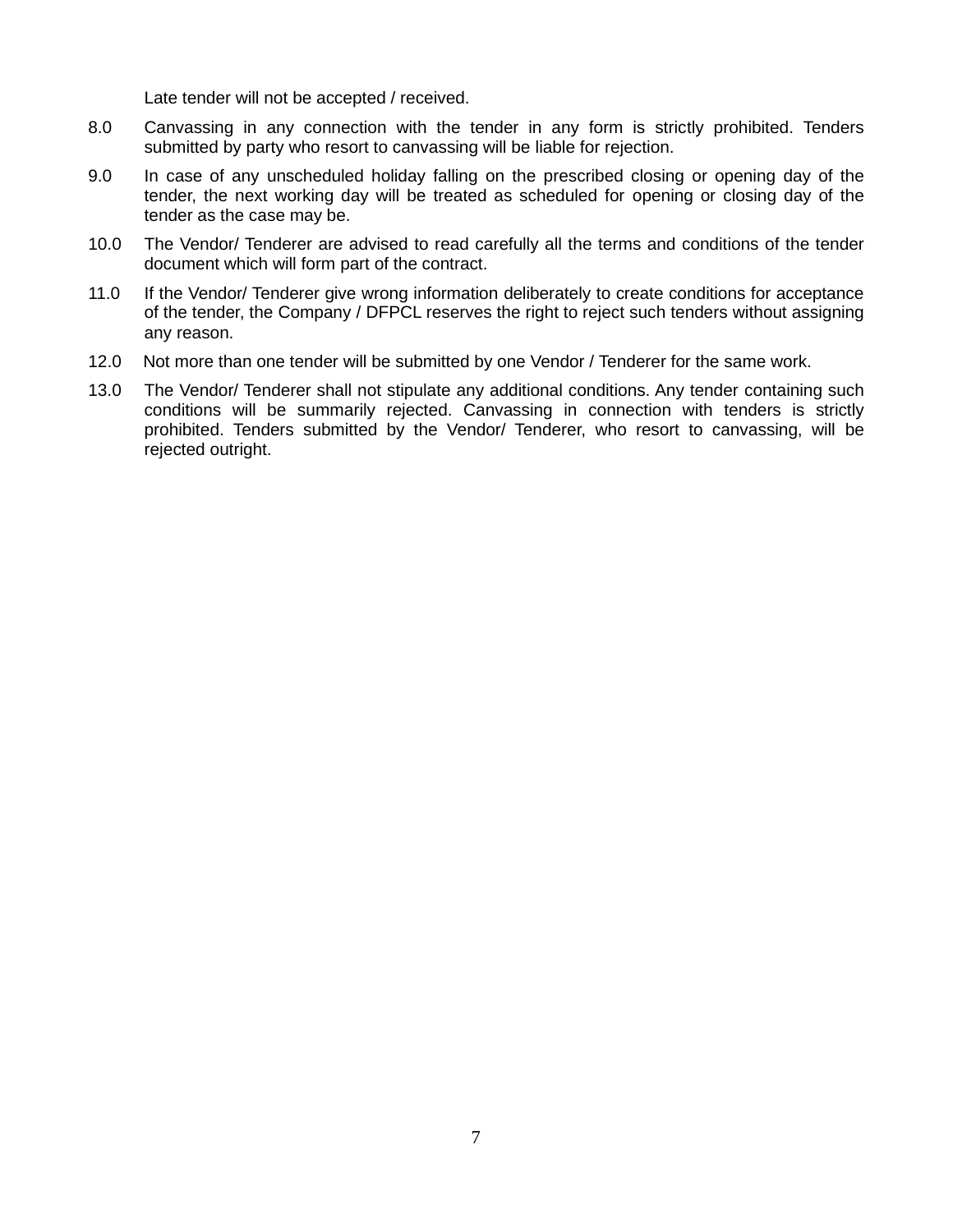# **SCHEDULE – I**

### **DEEPAK FERTILISERS AND PETROCHEMICALS CORPORATION LIMITED SAI HIRA, SURVEY NO. 93, MUNDHWA, PUNE - 411036.**

# **GENERAL TERMS AND CONDITIONS OF CONTRACT**

# **1.0 DEFINITION**

- 1.01 "Company"/ "DFPCL"/ "We" shall mean "Deepak Fertilisers and Petrochemicals Corporation Limited", having its Registered Office at Sai Hira, Survey No. 93, Mundhwa, Pune – 411036 (Which expression shall unless repugnant to the context or meaning thereof, include its successors and assigns).
- 1.02 The "Contractor"/ "Vendor"/" Tenderer"/ "He" shall mean the CHA whose quotation has been accepted and
	- shall include his legal representatives, heirs, administrators, successors and assigns.
- 1.03 The "Contract" shall mean the Service Order/Contract/Agreement, awarded to Contractor, and shall include these general terms and conditions, all its attachments and exhibits.
- 1.04 The "Job Controller" shall mean the Officer in administrative charge for the Industrial Chemicals export shipments.
- 1.05 "Act" & "Rules" shall mean and include Carriage by Road Act, 2007 and Carried by Road Rules, 2011 and Motor Vehicles Act, 1988 and its Rules.<br>1.06 "Load" shall mean material/Industrial Chemicals entrusted
- 1.06 "Load" shall mean material/Industrial Chemicals entrusted to the Contractor at Taloja.
- 1.07 "Taloja" shall mean our works at Plot No. K2 to K6, Taloja, MIDC Industrial Area, District Raigad, Maharashtra.
- 1.08 "TEU" shall mean 20' Equivalent unit. i.e 20' Containers

# **2.0 SCOPE**

Customs classification of our product is as mentioned below:

| <b>Details</b>        | <b>Nitric Acid</b> | <b>Iso Propyl Alcohol</b> |
|-----------------------|--------------------|---------------------------|
| UN No                 | 2031               | 1219                      |
| <b>IMDG Code Page</b> | 8195               | 3244                      |
| <b>Class</b>          |                    |                           |
| <b>BPT CAT</b>        |                    |                           |
| <b>MFAG Table</b>     | 310                | 305                       |

The products are Manufactured, and factory packed at Company's works at Taloja.

- (a) Nitric Acid (Cargo packed in HM HDPE Carboys and palletized) TEU's weighing 21.312 / 23.680 / 26.640 MT's - (Cargo packed in drums and palletized) - TEU's weighing about 24.336 MT's.
- (b) IPA (packed in 160 Kg MS Drums) in TEU's weighing about 14.32 MT's per Container.
- (c) IPA in bulk in ISO Tank Containers weighing 21.50 MT's.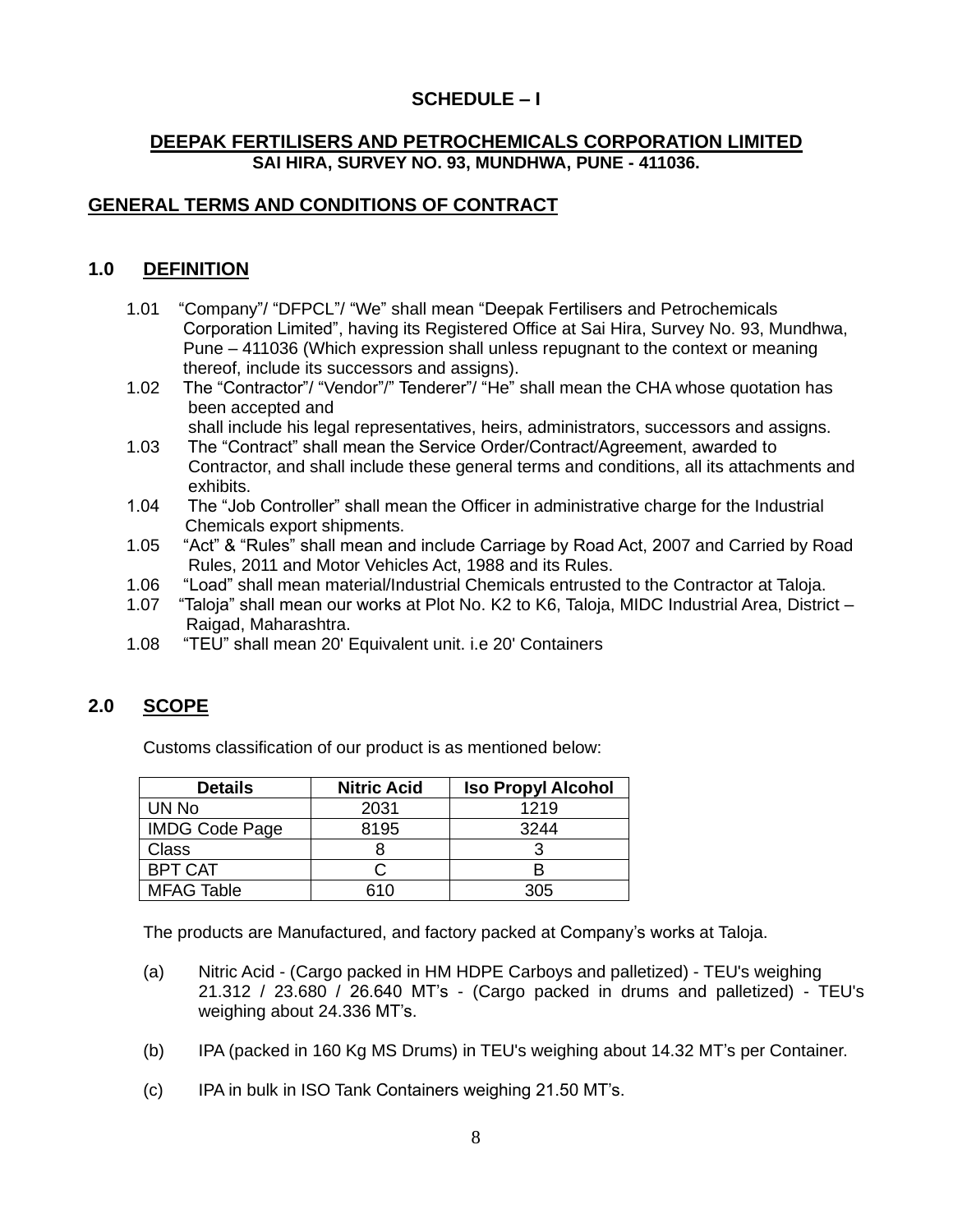Your scope of service for export shipments of Nitric Acid, Isopropyl Alcohol and Isopropyl Alcohol in ISO -Tank shall include, but not limited to the following:

### **(A) CHA, CUSTOMS & PORT DOCUMENTATION :**

- We shall try to give you intimation of shipments 24 hours in advance, however in exceptional cases mobilization will be required to be done on a short notice.
- *Depute a competent person for the Supervision of Container stuffing at Taloja, coordinating for sealing of Containers at Taloja. To ensure loading of damage free Drums, Carbouys and Pallets. To inspect empty Container for External & Internal damage and inform Company accordingly. Further to check bottom of Container for any damages. To ensure Gate-In and Gate-Out the Containers from Taloja Plant.*
- *Provide One competent person at our Vashi / Taloja Office for our Export documentation work.* The services of the competent person deployed for documentation will be required during 09:30 AM to 6:15 PM on Monday to Saturday. Such person shall be deployed subject to confirmation of our Job Controller and mobilization period shall not exceed 1 month from the date of intimation.
- Providing necessary papers to our Job Controller at Vashi / Taloja for completion of Customs formalities.
- Co-ordination for sealing of Containers and transportation of stuffed Containers from Taloja to NSICT, JNPT and Mumbai Port under E-seals. To collect HAZ stickers from shipping line as required.
- Liasoning with Customs authorities on all our working days and Saturdays, Sundays and public Holidays as required for the clearance of our export Shipments as per our schedule.
- Coordination with stuffing agents for examination by Customs if required before loading on nominated vessels (in case of Open for Examination Order). Also arrange for sampling, if stipulated by Customs.
- Customs clearance formalities under E-sealing procedure, which includes processing of Open Order for Examination. Containers under this might be Offloaded in buffer yard. Arranging movement to buffer yard.
- Passing of Shipping bills in Customs & arranging out of charge.
- Preparing and providing IMCO declaration to the Shipping Agents / Forwarders.
- To provide Free Shipping Bill/Advance Licence/ Duty Drawback/MEIS as the case may be. Exporter Copy in Original have to be provided by CHA to the Company in 03 working days.
- Vessel details / Container Gate-in / Gate details to be advised, if required proof of Gate-in details to be furnished as and when required.
- CHA has to do Hazardous placarding for each Container. If required, they will be required to arrange for printing of stickers for the same.
- All Shipments will be required to be Electronically photographed from all four sides for placarding and for all the undermentioned stages. The photographs should be emailed to the Job Controller.
	- Empty Container prior to loading.
	- Half Stuffed Container.
	- Fully Stuffed Container prior to Sealing the doors of Containers.
	- From all 4 sides after placarding.
	- Bottom of Container for any cracks on floor.
	- Door half closed with Container number visible with loading fully completed.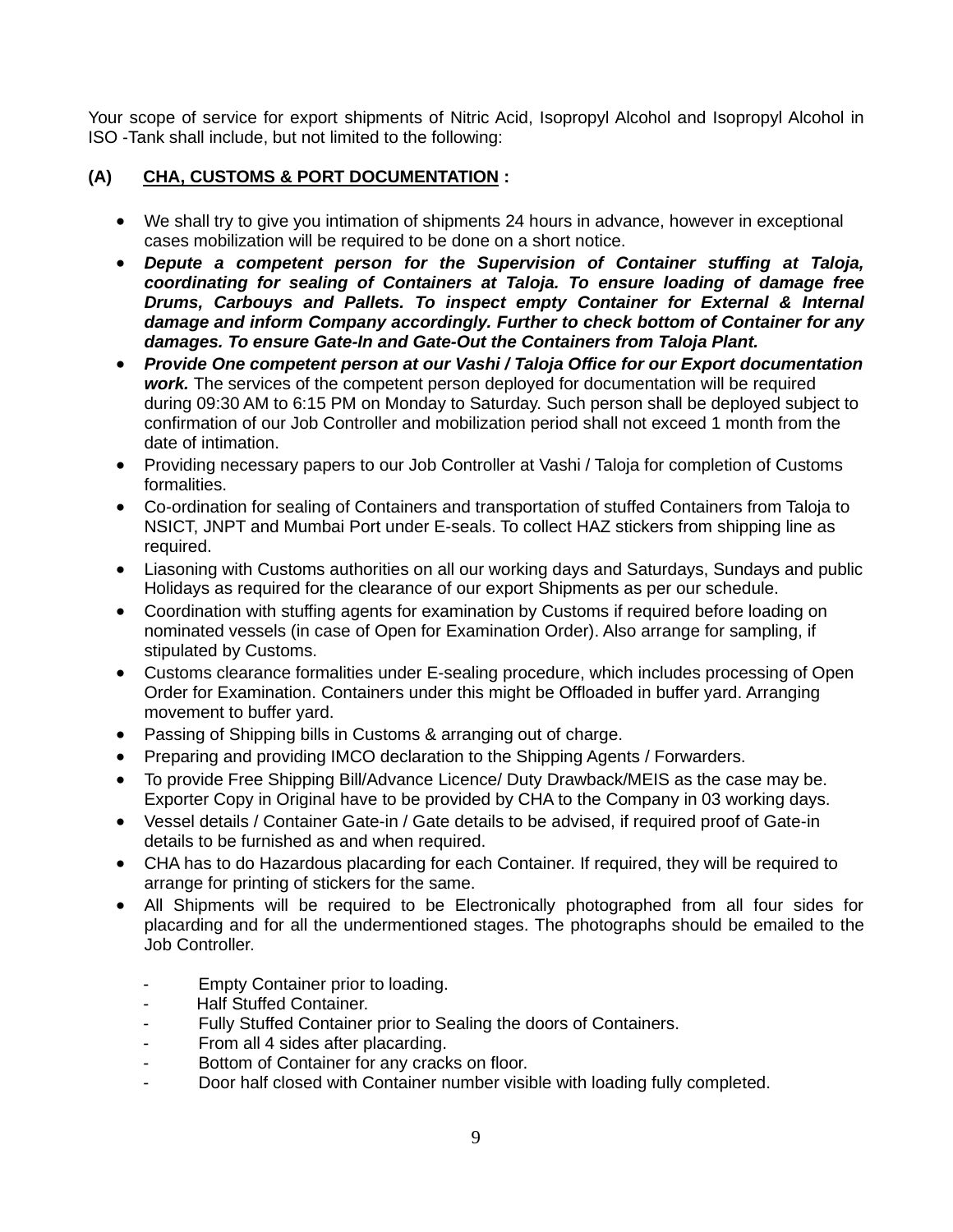- Fully stuffed Container before closing the doors.
- Seals of Container with seal number visible clearly.
- Arrange for form 'A', 'AI', 'AIFTA' Certificate from Export Inspection Agency and also to arrange Inspection from EIA as required.
- To arrange for Legalization from various embassies in Mumbai and Delhi, if required from time to time.
- To ensure employees deployed at Taloja for stuffing supervision should cover under ESIC rules and includes third party liabilities to indemnify us for any incidental costs & consequences arising out of the same.
- Supervisor deployed at Taloja should have the required safety gears like safety shoes, Helmet, safety googles etc. available with them at any point of time and failure to provide the same will compel the checking authority to reject.
- Any other specific jobs as required but not mentioned herein for completion of the export shipment.

# **(B) TRANSPORTATION :**

- Lifting of empty Containers from the Container yard and their transportation to our Taloja works as per the schedule confirmed by our Job Controller. The empty containers should be clean from inside & seaworthy. In case containers/Tanks are found to be rusty / damaged, they will be rejected and any incidental cost will be to Contractors account.
- The Container should reach Company's Taloja works before 08:30 AM, 06:00 PM & 10:00 PM on any given day. Penalty of Rs. 500/- per Container will be levied in case of delay. Transporter to immediately provide Credit Note towards the same. In case Container reporting after 03:00 PM on any given day will be detained and despatched on next day from Taloja works and shall not be liable for any detention charges.
- Required free time of 24 hrs for collection at JNPT, 24 hrs for stuffing at Taloja and 24 hrs unloading at Port. Total TAT works out to 72 hrs from time Trailer reports to JNPT empty yard.
- Co-ordination for sealing of Containers and Transportation of stuffed containers from Taloja to JNPT / NSICT/ GTI Port and clearance under E-seals. To collect E-seals and HAZ Stickers from shipping line.
- Trucks deployed should comply with the rules and regulations laid down from time to time and should carry a fitness certificate issued by the appropriate authority. Trucks offered for transportation should be in perfect road and carrier worthy condition with all necessary permits, permissions, licenses and fully manned by competent personnel and equipped with proper and valid license for the purpose.
- Every Truck must have a valid registration, permit sanction and must meet safety requirement as may be required by any law, regulation or otherwise. The Trucks deputed at our Factory at Taloja should have the required safety gears available with them at any point of time and failure to provide the same will compel the checking authority to reject the Truck without loading the material
- Contractor shall at their own expense maintain insurance for their vehicles, equipments, Supervisors, drivers, cleaners, etc including third parties and indemnify the Company and its representatives from any liability.
- Contractor shall be responsible to ensure Compliance with all Central, State Laws, Port authority Act, Rules as well as, Regulations, Bye-laws and Orders of the Local Authorities and Statutory Bodies as may be in force from time to time.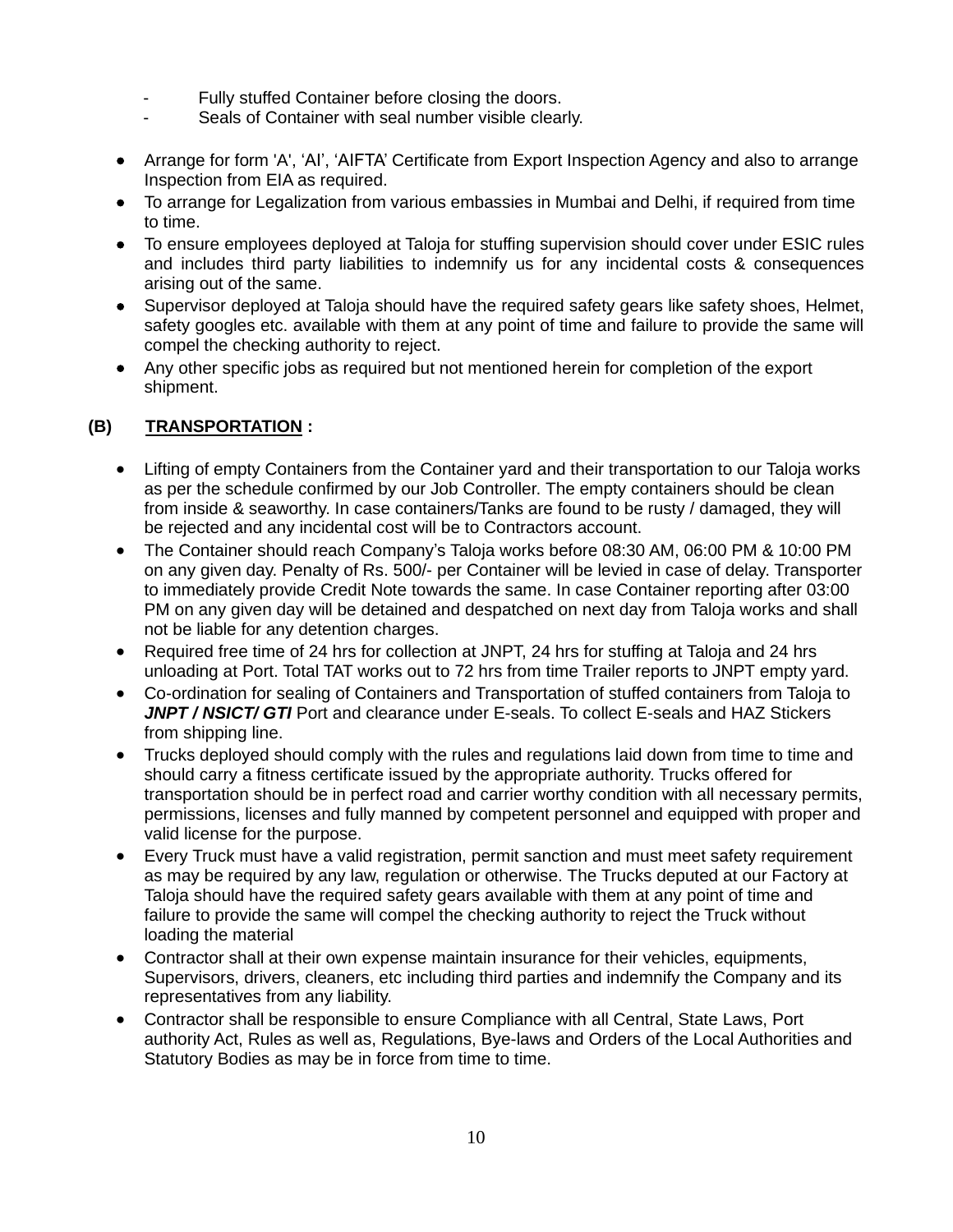# **3.0 ESTIMATED QUANTITY :**

|              |                    | <b>ISO Tank</b><br>TEU          |    |                    |  |
|--------------|--------------------|---------------------------------|----|--------------------|--|
| S.No.        | <b>Product</b>     | JNPT/NSICT/GTI   JNPT/NSICT/GTI |    | <b>Gross Total</b> |  |
|              | <b>Nitric Acid</b> | 500                             | -  | 500                |  |
| っ            | IPA                | 200                             | 50 | 250                |  |
| <b>TOTAL</b> |                    | 700                             | 50 | 750                |  |

The Annual estimated quantity will be as mentioned below :

The above mentioned quantity is on basis of estimates and is likely to vary.

### **4.0 RATE :**

- 4.01 The Rate will remain unchanged for the Order validity for any reason whatsoever except for reasons mentioned under clause 4.02.
- 4.02 (a) Diesel price revision in case of freight charges. Freight rate per container will be adjusted as per the under mentioned formula when there is an increase / decrease of more than 5% as compared to the base Diesel price.

Increase / Decrease in Diesel price per Ltr. (Diff. between the Base price and the revised price as declared by the Govt. of India. **X** Distance

------------------------------------------------------------------------------------------------------------

4 Kms **X** 1 Container \*.

\* Alternatively, ISO Tank as the case may be.

#### *The revised Diesel Price shall be reviewed twice in a month basis. ie. Diesel Rate applicable on 1st and 16 th of every month and as published on BPCL/IOCL Website or as shared by Company*.

Base Diesel price for this Contract will be the Diesel price prevailing at Taloja as on the last date of Tender submission of **13.11.2021**. Distance to & fro be considered for JNPT will be 100 Kms.

(b) Revision in Receipted charges like CWC / buffer yard charges, EDI Documentation / CMC charges.

# **5.0 SECURITY DEPOSIT**

5.01 Upon the Company's issue of LOI/P.O., the successful Contractor shall deposit with Company, interest free Security Deposit calculated on the Contract value at the following rates for due and faithful performance of the Contract either by Demand Draft payable at Pune or in form of Bank Guarantee in the proforma prescribed by the Company. The Earnest Money Deposit shall be forfeited in case the above cited Security Deposit / Bank Guarantee is not furnished to the Company.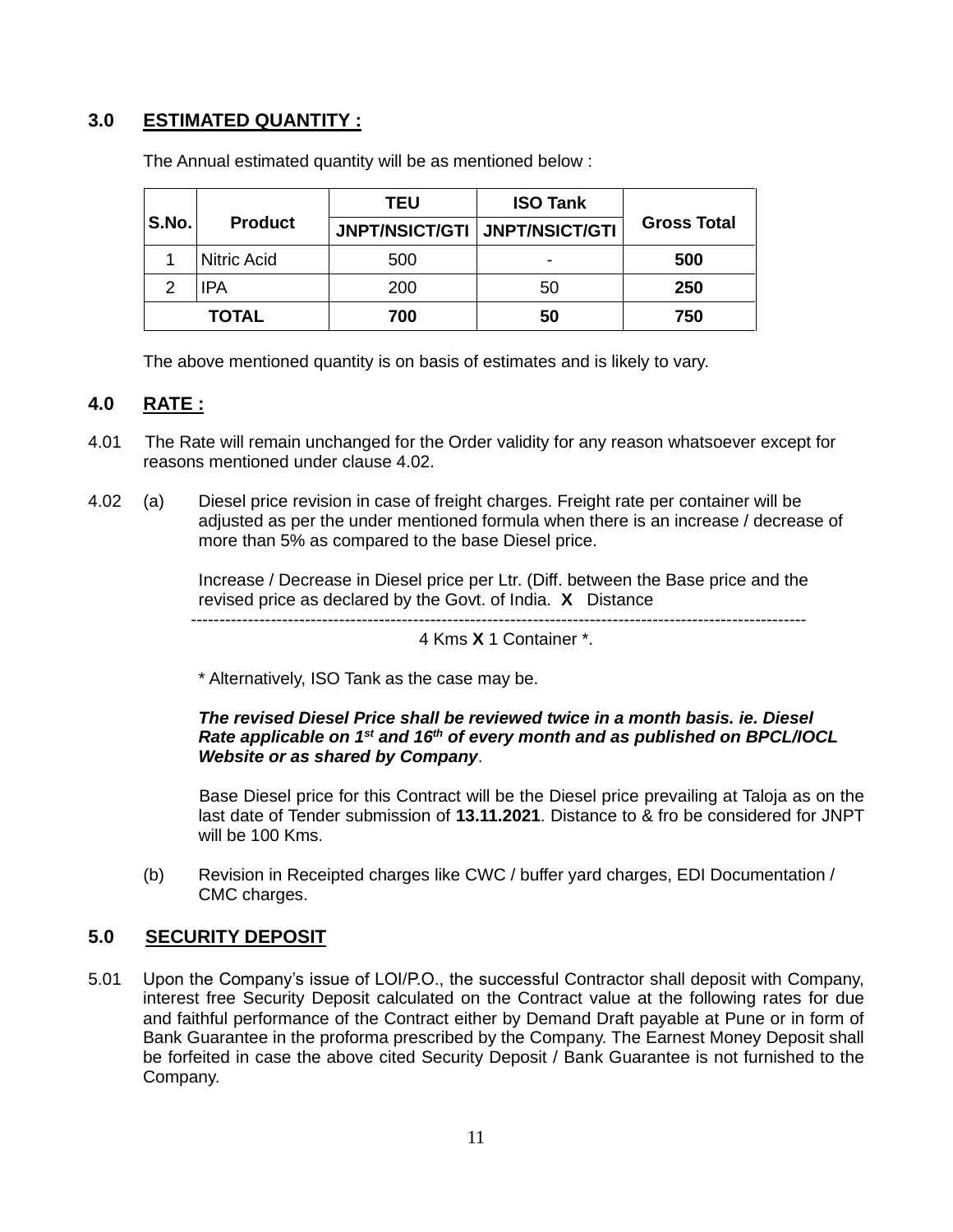The rates of Security Deposit to be calculated on the Contract value will be :

- (i) For First Rs. 10.00 Lacs @ 10.0 %
- (ii) For Next Rs. 10.00 Lacs @ 7.5 %
- (iii) For balance amount @ 5.0 %

The Security Deposit amount furnished will be rounded off to the closest multiple of Rs.5000/-.

- 5.02 The Security Deposit furnished by the Contractor shall not carry any interest.
- 5.03 The Security Deposit shall remain at the entire disposal of the Company, as a security for the satisfactory execution and completion of the work in accordance with the terms and conditions of the Contract. The Company shall be at liberty to deduct and appropriate from the Security Deposit any losses, damages, penalties and dues as may be payable by the Contractor under the Contract and the amount by which the Security Deposit is reduced by such appropriation will be made good by further deduction from the Contractor's subsequent interim bills until the Security Deposit is restored to its full limit mentioned above.
- 5.04 On satisfactory performance and completion of the Contract in all respects and upon return in good condition of any property belonging to the Company which may have been issued to the Contractor the Security Deposit will be returned to the Contractor without any interest on presentation of "NO DEMAND CERTIFICATE" from Job Controller.

#### **6.0 DETENTION CHARGES**

Detention charges will not be a payable at both loading & unloading point.

### **7.0 DAMAGES**

Contractor shall make good at its cost any damage to Company's property or any other body, persons, local authorities etc. due to or arising from operations involved under this Contract and the Company shall have the right to recover the cost of damages from the dues payable.

### **8.0 INSURANCE**

Contractor shall at his own expense maintain Insurance for his vehicles, equipments, employees etc including third parties and indemnify the Company from any liability. Resources deployed at Taloja Works for supervision should have Accidental Insurance coverage of min Rs. 10.0 Lacs and Mediclaim Insurance coverage of min Rs. 3.0 Lacs.

#### **9.0 TERMS OF PAYMENT**

Payment will be made within 60 days from the date of submission of Invoice or within 67 days from date of submission of Invoice through RTGS. However, in case of MSME registered vendor, it will be within 45 days.

Payment required to be made to the Shipping Agents / Statutory / Govt / Quasi Govt / Municipal authorities directly will be paid by you on our behalf and it will be reimbursed on submission of original receipts.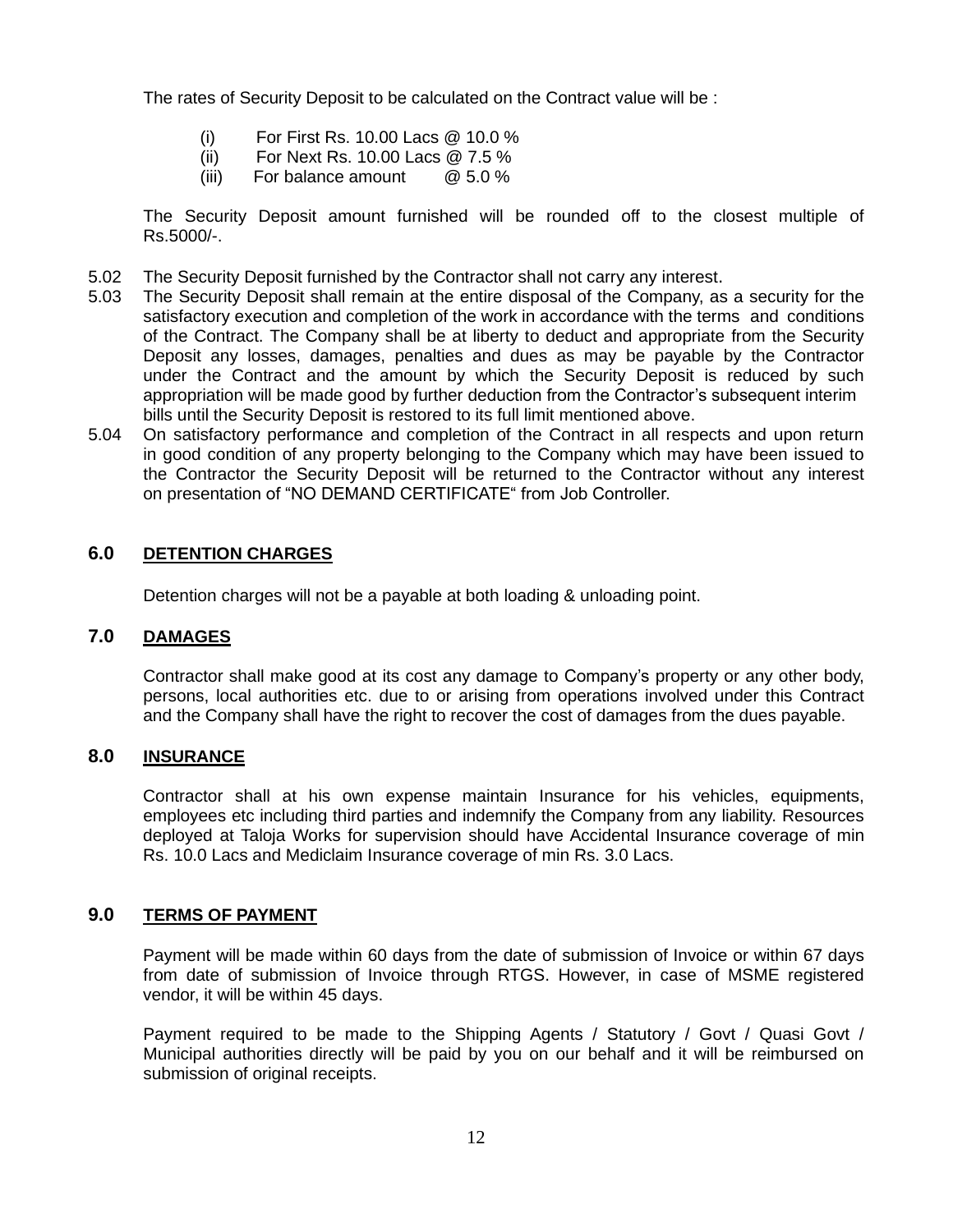Reconciliation shall be done once in every 6 months however monthly status will be given by Contractor. Outstanding statements in the format approved by the Company only to be provided.

### **10.0 SERVICE OF NOTICE OF CONTRACT** :

The Contractor shall furnish the name, designation and address of his authorised agent and all complaints, notices, communications and references shall be deemed to have been duly given to the Contractors if delivered to the Contractor or his authorised agent or left at or posted to the address so given and shall be deemed to have been so given in the case of posting on the day on which they should reach such address in the ordinary course of post or on the day on which they were so delivered or left. In the case of Contract by partners, any change in the constitution of its firm shall be forthwith notified by the Contractor to the Company and it will not affect the validity of the Contract.

### **11.0 COMMENCEMENT OF WORK** :

The Contract comes into effect with the furnishing of Security Deposit / Bank Guarantee. The Contractor shall commence the work on receipt of the LOI / Service Order. In case work has already commenced, then it will be deemed as acceptance of the Contract with all the terms & conditions mentioned in this Tender. If the Contractor fails to commence work within 7 (seven) days thereafter, he will not be allowed to work during the period of Contract and the Deposits lying with the Company shall be forfeited.

#### **12.0 PERIOD OF CONTRACT**

The period of contract is from **01 December 2021 to 30 November 2022.** However, the Company will be entitled to terminate the Contract without assigning any reasons by giving 15 days' notice, if in the opinion of the Company, the performance of the Contractor is not satisfactory. The Contract may be extended for a further period as required on the same rates, terms and conditions at the sole discretion of the Company.

# **13.0 PERFORMANCE / TERMINATION OF THE CONTRACT**

- 13.01 If the Contractor is unable or fails or neglects to execute the work covered by the Contract, any loss incurred by the Company in this respect will be on Contractor's account. The Company at entire discretion may terminate the Contract in part or in full after giving 7 (seven) days notice in writing to the Contractor, if, in its opinion, the work under the Contract is not being done to its satisfaction in accordance with the terms and conditions of the Contract or to the parameters set by the Company as per the Schedules annexed to the Tender. The Company will have the right, in such an event, to get the job done by a third party in part or full at the risk and cost of the Contractor.
- 13.02 In case it is found that any information furnished by the Contractor is false or incorrect, the Company at its sole discretion may terminate the Contract without giving any notice. The Company shall reserve its right to seek appropriate damages.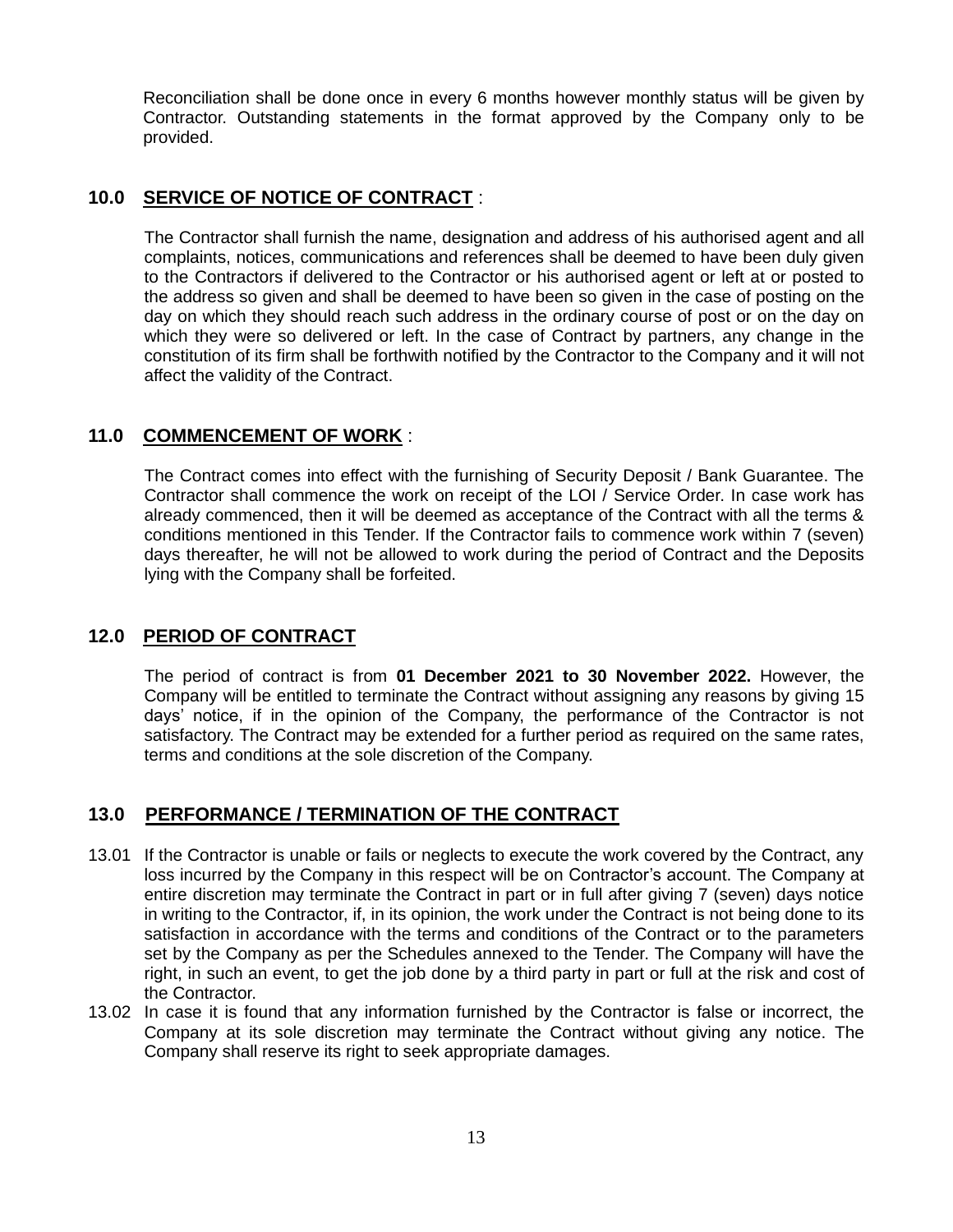### **14.0 INSOLVENCY OR INABILITY TO PERFORM CONTRACT SATISFACTORILY**

- 14.01 Should the Contractor's preparation for the commencement of work or any portion of it, or his subsequent rate of progress be, for any cause whatsoever, go slow in the opinion of the Company (which shall be conclusive) that the Contractor will be unable to complete the work or any portion thereof, as agreed upon or should the Contractor neglect to comply with any directions given to Contractor by the Company, or in any respect fail to perform the Contract, the Company shall have power to declare the Contract to have come to an end, in which case the Contractor shall be liable for any expenses, loss or damage which the Company may incur, or sustain by reason of or in connection with the Contractor's default.
- 14.02 In the interim the Company notwithstanding non-termination of the Contract engage a new Contractor or set of Contractors at terms and conditions mutually agreeable between the Company and the new Contractors and set of Contractors. The Original Contractor shall not have any say in the same and shall not object to or challenge the acts of the Company.
- 14.03 If Company's job-controller observes non-compliance by the Contractor in complying with provisions of statutes and specific Acts relevant to the Contract, Company shall retain double the value of the non-compliance amount taking into consideration interest, penalty, and dues. In case the Company is forced to pay the dues, along with interest and penalty, due to failure of the Contractor, the Company shall be at liberty to recover such amount or any part thereof by deducting it from the Security Deposit or from any sum due by the Company to the Contractor whether under this Contract or otherwise.

# **15.0 ASSIGNMENT OR SUB - LETTING OF CONTRACT**

- 15.01 The Contractor shall not assign or sublet the Contract or any part thereof or allow any person to become interested therein in any manner whatsoever without the previous consent in writing of the Company. The Company shall be entitled to withhold such consent without assigning any reason or ground. Any breach of this condition shall entitle the Company to take such steps as may be necessary and also terminate Contract. Such termination shall also render the Contractor liable for payment to the Company in respect of any loss or damage arising or ensuing from such cancellation. The permitted subletting or work by the Contractor shall not establish any contractual relationship between the sub-Contractor and the Company and shall not release the Contractor of any responsibility under the Contract. In the event of sufficient dues not being available to compensate for the above, the Contractor shall reimburse the Company for the same by making payment through a Demand Draft.
- 15.02 Company shall have a right to assign its rights and obligations under this Contract to any Associates / affiliates / subsidiaries / joint ventures partner, etc., any time during the subsistence of this Contract on the same terms and conditions without notice or consent to other party. Subject to the foregoing, this Contract shall inure to the benefit of and be binding upon the parties and their respective successors (including any successor by reason of amalgamation / merger / demerger / joint venture of any party) and permitted assigns.

# **16.0 INDEMNITY**

Without prejudice to any other provisions in these conditions, the Contractor shall be bound to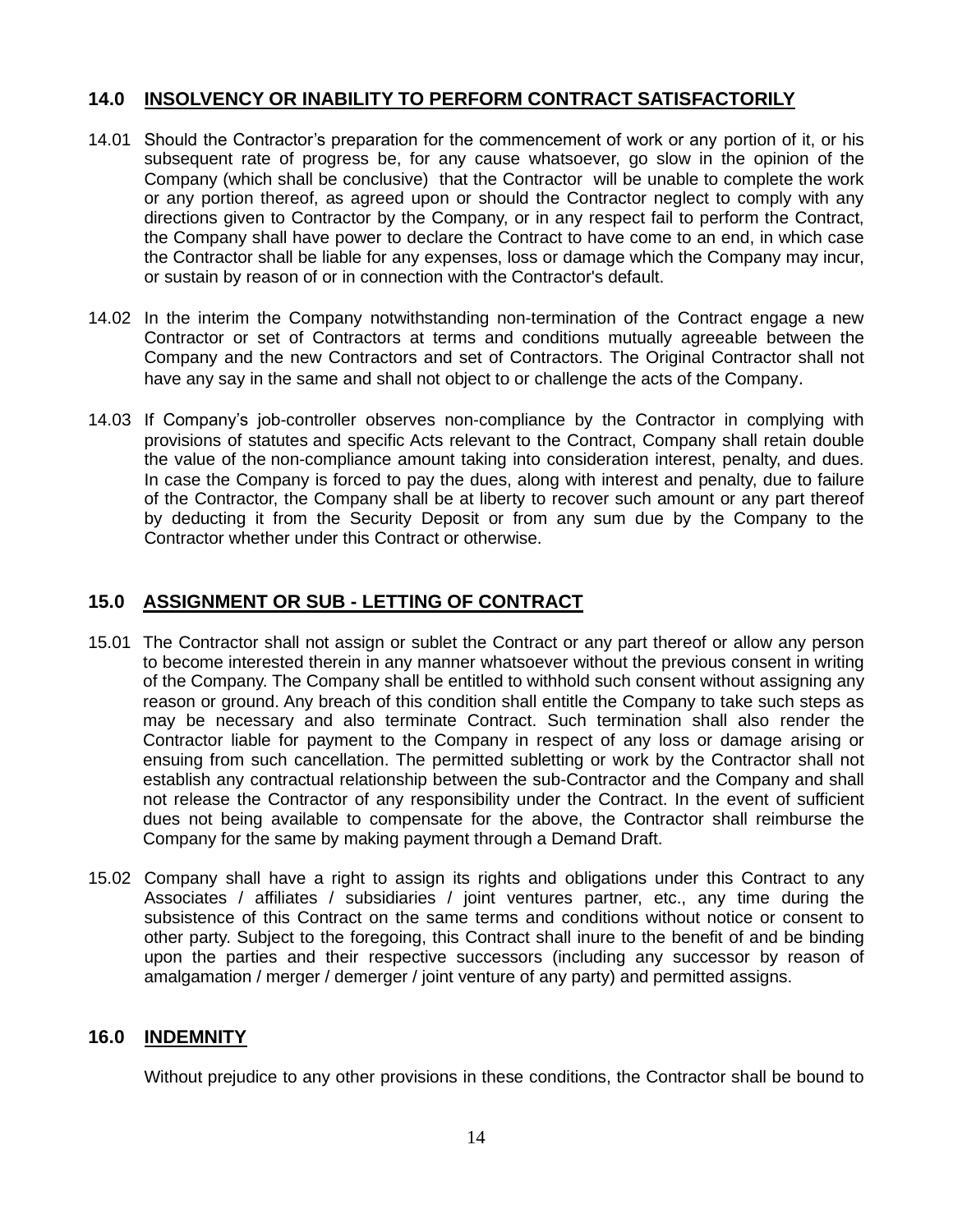keep the Company, it's Directors or any representative or employee of the Company fully indemnified against any action, claim or proceedings under the provisions of any rules, regulations, bye-laws, notifications, directions or order having the force of law.

The Contractor in contravention of such provisions etc., for the infringement or violation thereof in the course of the execution or completion of the work under the Contract and if, as a result of any such action, claim or proceedings, the Contractor or such representative of the Contractor, as the case may be, adjudged to be liable to any penalties or to pay any penalties or to pay any compensation, such liability, the Contractor and if, the Company has to take-over the liability, the Company shall deduct all amounts arising out of such liabilities from the Security Deposit of the Contractor or from any other amount due and payable by the Company to the Contractor under this Contract or any other Contract and without prejudice to any other legal remedy available to the Company.

# **17.0 CONTRACTOR TO COMPLY WITH ALL LAWS ETC**.

- 17.01 CHA License should be in the name of vendor who is quoting for this Contract. CHA should have own registration with Customs at JNPT / NSICT / GTI and proven track record of export operations under the same License for period of **last 5 years**.
- 17.02 The Contractor shall be responsible to ensure compliance with all Central and State Laws as well as the Rules, Regulations, Bye-laws and Orders of the Local Authorities and Statutory Bodies as may be in force from time to time. The Contractor shall give to the statutory bodies, local authorities, police and other relevant authorities all such notices etc. as may be required by law and obtain all requisite Licences and pay all fees, Duties, Taxes, charges etc. in connection therewith as may be leviable on account of its operations involved under this Contract. Non-compliance of ally laws, rules and regulations shall amount to breach of contract terms and automatic termination of the contract.
- 17.03 The Contractor shall make good at its own cost any damage to the property of the Company or any other body, persons, local authorities etc due to or arising from its operations involved under this Contract and the Company shall have the right to recover the cost of damage from dues payable or Security Deposit of the Contractor.

# **18.0 THE COMPANY'S LIEN ON ALL MONEYS DUE** :

The Company shall have a lien on and over all or any money that may become due and payable to the Contractor under these presents, and/or also on and over the deposit or security amount or amounts made under the Contract and which may become payable to the Contractor under the conditions in that behalf herein contained for or in respect of any debt or sum that may become due and payable to the Company by the Contractor either alone or jointly with another or others and either under this or under any other Contract or transaction of any nature whatsoever between the Company and the Contractor, and further that the Company shall at all times be entitled to deduct the said debt or sum due by the Contractor from the moneys, securities or deposit which may become payable to the Contractor under these presents.

# **19.0 COMPENSATION FOR NON-COMMENCEMENT / DELAY IN THE COMPLETION OF WORK.**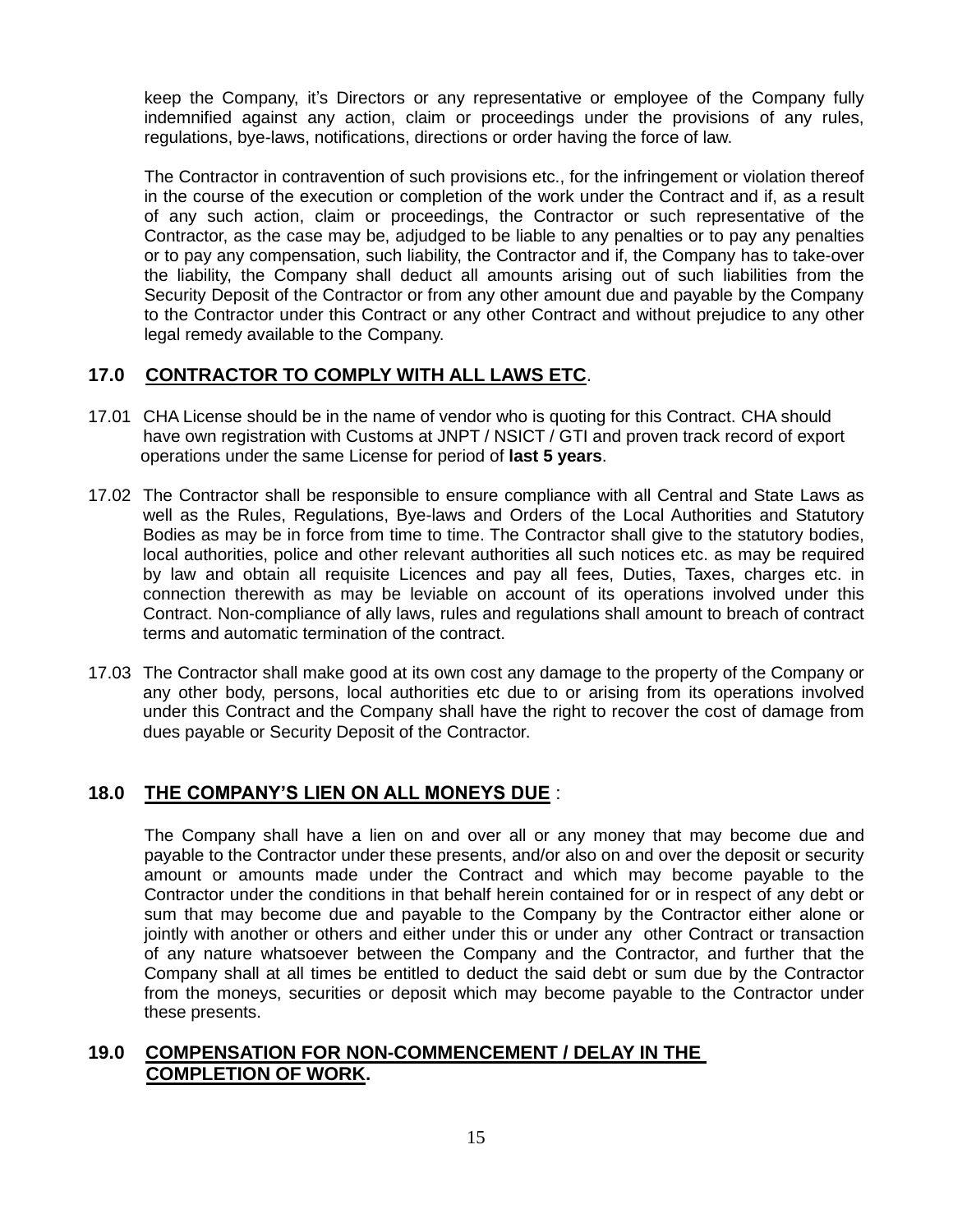Time shall be regarded as the essence of the Contract and delay / failure on the part of the Contractor to start the work as per agreed schedule shall entitle the Company to the following :

- a) The Contractor will not be allowed to work during the period of Contract and the deposit lying with the Company shall be forfeited.
- b) Get the work done through any other party at the risk and cost to the Contractor.
- c) All penalty deduction will be at the discretion of Job Controller.

# **20.0 CONTRACTOR TO BE LIABLE FOR ALL TAXES ETC**

The rates specified in the Tender should be inclusive of all Taxes, Toll, Incidental Charges, Duties of any kind, Fees, Royalty or Naka Commission in respect of the Contract.

### **21.0 CONTRACTOR NOT TO ENGAGE UNSUITABLE EMPLOYEES**

The Contractor shall on instructions of the Job Controller immediately dismiss, from the site any person employed thereon, who may misbehave or cause any nuisance or be otherwise, in the opinion of the Job Controller not a fit person to be retained on works. Such person shall not be again employed or allowed on the works without the prior written permission of the Job Controller.

### **22.0 TERMINATION OF CONTRACT OWING TO DEFAULT OF CONTRACTOR**

If you do not commence the work and operate in the manner stipulated in the Contract or repeated occurrences of any one or more of the following events / contingencies is noticed, DFPCL shall have the right to terminate the Contract. No compensation shall be payable by DFPCL towards such termination.

- \* Failure to carry out the work in conformance with the Contract.
- \* If you abandon the work.<br>A interior of the Distrace association or other
- Distress execution or other legal process being levied upon any of the Your goods and assets.
- If during the continuance of the contract you become bankrupt, or make any arrangement or composition with your creditors or permit any exemption to be levied or go into liquidation.

# **23.0 DECLARATION OF TENDERERS/CONTRACTORS RELATION WITH DFPCL EMPLOYEE(S)**

Should a Tenderers/ Contractors have a relation or in the case of a firm, one or more of its partners a relation or relations employed in DFPCL or in case of company any of its official or relations employed in DFPCL, the authority inviting tenders shall be informed in writing of the fact at the time of submission of the tender. If so, the name, designation, department and Employee Number of such employees be indicated failing which DFPCL may in its sole discretion reject the tender or rescind the contract. If any ex-employee(s) of DFPCL is/ are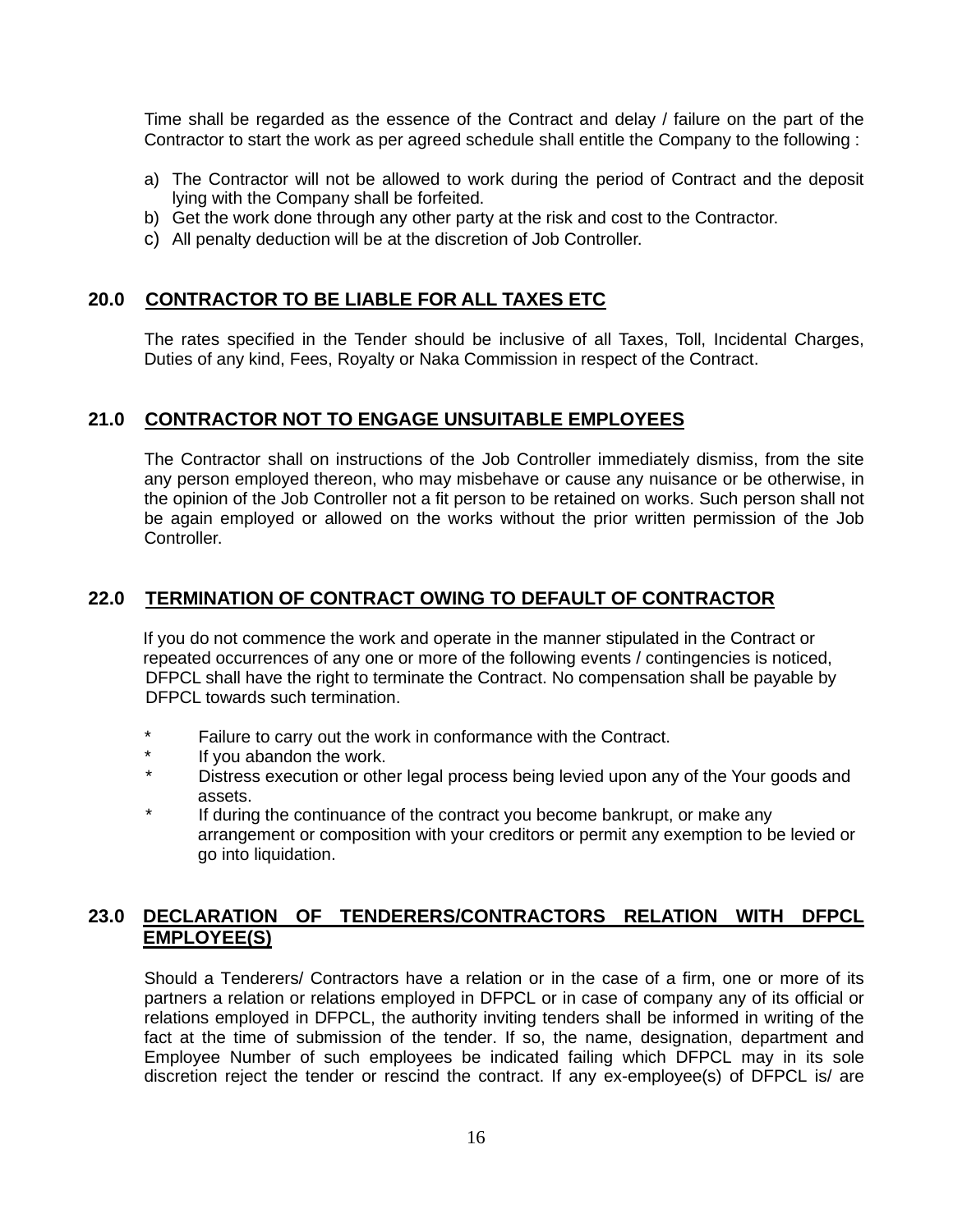employed, with the Tenderers/ Contractors, name, designation, department and employee number of such employee(s) be indicated and if any ex-employee(s) of DFPCL is/ are employed after acceptance of tender, the said particulars shall also be intimated immediately in writing to DFPCL from time to time. If the Tenderer/ Supplier fails to inform the same, DFPCL shall at sole discretion may reject the tender or rescind the contract.

**24.0** The rates quoted by the Tenderers/ Contractors shall remain firm till the completion of Contract period and also during the extended period if any. No escalation on any other ground shall be allowed.

### **25.0 PROVISIONS OF EMPLOYEES' COMPENSATION ACT**

- 25.01 It is the prime responsibility of the Contractor to meet all his expenses and for paying wages and other statutory charges to his employees. He shall ensure that all dues, payment, compensations that may have to be paid to his employees, shall be paid immediately and forthwith as per the requirements of various labour laws and other statutory regulations.
- 25.02 In every case in which by virtue of the provisions of Section 12, Sub-section (1) of the Employees Compensation Act, 1923 or any other law for the time being in force, the Company, is obliged to pay due to failure of the Contractor, compensation to employees employed by the Contractor in execution of the works, the Company, will recover from the Contractor the amount of the compensation so paid and without prejudice to the rights of the Company under Section 12, Sub-section (2) of the said Act, or any other law for the time being in force, the Company shall be at liberty to recover such amount or any part thereof by deducting it from the Security Deposit or from any sum due by the Company to the Contractor whether under this Contract or otherwise.
- 25.03 The Company shall not be bound to contest any claim made against it under Section 12, Subsection (1) of the said act or any other Law for the time being in force, except to the written request of the Contractor and upon his giving to the Company, full security for all costs and charges for which the Company, might become liable in consequence of contesting such claim.

#### **26.0 DFPCL NOT RESPONSIBLE FOR CONTRACTOR'S EMPLOYEES**

The Contractor may employ such employees as he may think fit, and the employees so employed shall be the employees of the Contractor for all purposes whatsoever and shall not be deemed to be in the employment or under the direct control of the Company, for any purpose whatsoever. The Contractor shall abide by all Rules, Laws and Regulations that may be in force from time to time regarding the employment or condition of services of the employees. If, under any circumstances whatsoever, the Company is held liable or responsible in any manner whatsoever, for the default or omission on the part of the Contractor in abiding by the aforesaid Rules, Laws and Regulations, or is held liable or responsible to the employees of the Contractor in respect of any matter whatsoever, the Company shall be reimbursed by the Contractor for the same, as also any other expenses or costs incurred by the Company, in any proceedings or litigation, as a result of any claim or action the part of the employees of the Contractor, the Company shall be entitled to claim damages or compensation from the Contractor in that event.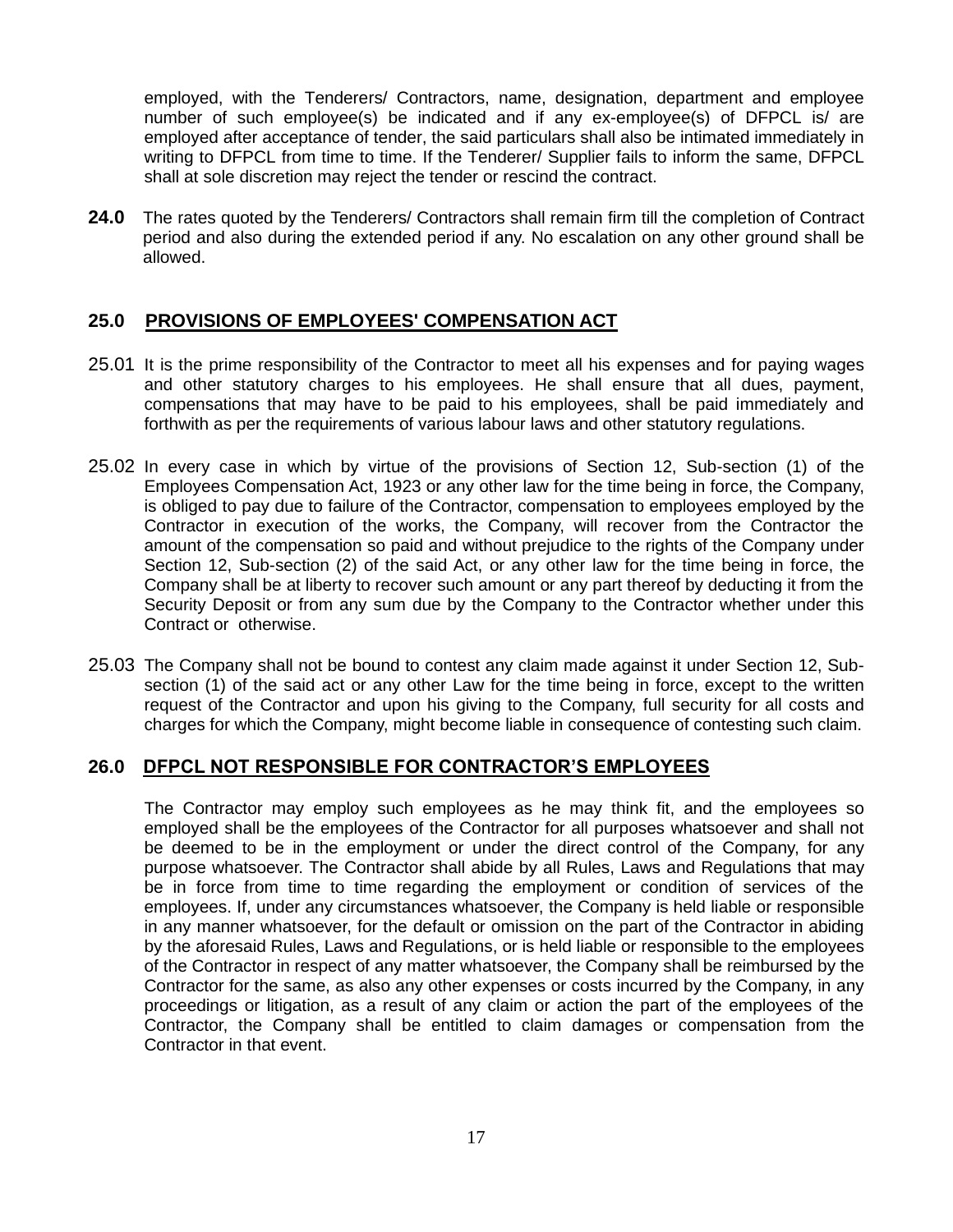### **27.0 SUMS PAYABLE BY WAY OF COMPENSATION WITHOUT REFERENCE TO ACTUAL LOSS.**

All sums payable by way of compensation under any of these conditions shall be considered as reasonable compensation to be applied to the use of the Company without reference to the actual loss or damage sustained and whether or not any damage shall have been sustained.

### **28.0 INCONVENIENCE TO THE PUBLIC**

The Contractor shall not deposit material on any site which may cause inconvenience to the public. The Job Controller may require the Contractor to remove any materials that are considered by him to be danger or inconvenient to the public or cause these to be removed at the Contractors cost.

#### **29.0 MATTERS FINALLY DETERMINED BY THE COMPANY**

All disputes or differences of any kind whatever arising out of or in connection with the Contract, whether during the progress of the work or after the completion and whether before or after the determination of the Contract, shall be referred by the Contractor to the Company and the Company shall within a reasonable time after presentation make and notify decisions thereon in writing. The decisions, directions and certificates with respect to any matters, decisions, on which is specially provided for by these conditions given and made by the Company or by the Job Controller on behalf of the Company which matters are referred to hereinafter as accepted matters shall be final conclusive and binding upon the Contractor and shall not be set aside or be attempted to be set aside on account of any informality, omissions, delay or error in proceedings in or about the same or on any other reason and shall be without any appeal.

#### **30.0 CONFIDENTIALITY**

Both during the continuance of this Agreement and 1 (one) year after termination of this Agreement, Contractor and/or his employees/ personnel shall keep all information, such as specifications, technical information, business data and other confidential information under this Agreement strictly confidential and shall not Disclose it to any third party or Use it for other purpose than to perform its obligations under this Agreement. Contractor/ Tenderer and/or personnel may disclose the information to an employee of Contractor, or a government agency or other regulating authority if required.

But only insofar as this is necessary either to carry out its duties under the contract/ agreement or comply with any existing law, and under intimation to "Company". The Contractor and/or personnel shall ensure that the person who receives the information keeps it confidential and does not use it for any unauthorized purpose.

#### **31.0 FORCE MAJEURE**

Neither the Company nor the Contractor shall be considered in default in performance of its/his obligations under this Contract, if such performance is prevented/delayed due to war, hostilities, revolution, Civil commotion, lock-out, strike, go-slow, labour disturbance, epidemic, Pandemic, fire, wind or any act of God such as flood, tempest, earthquake or because of any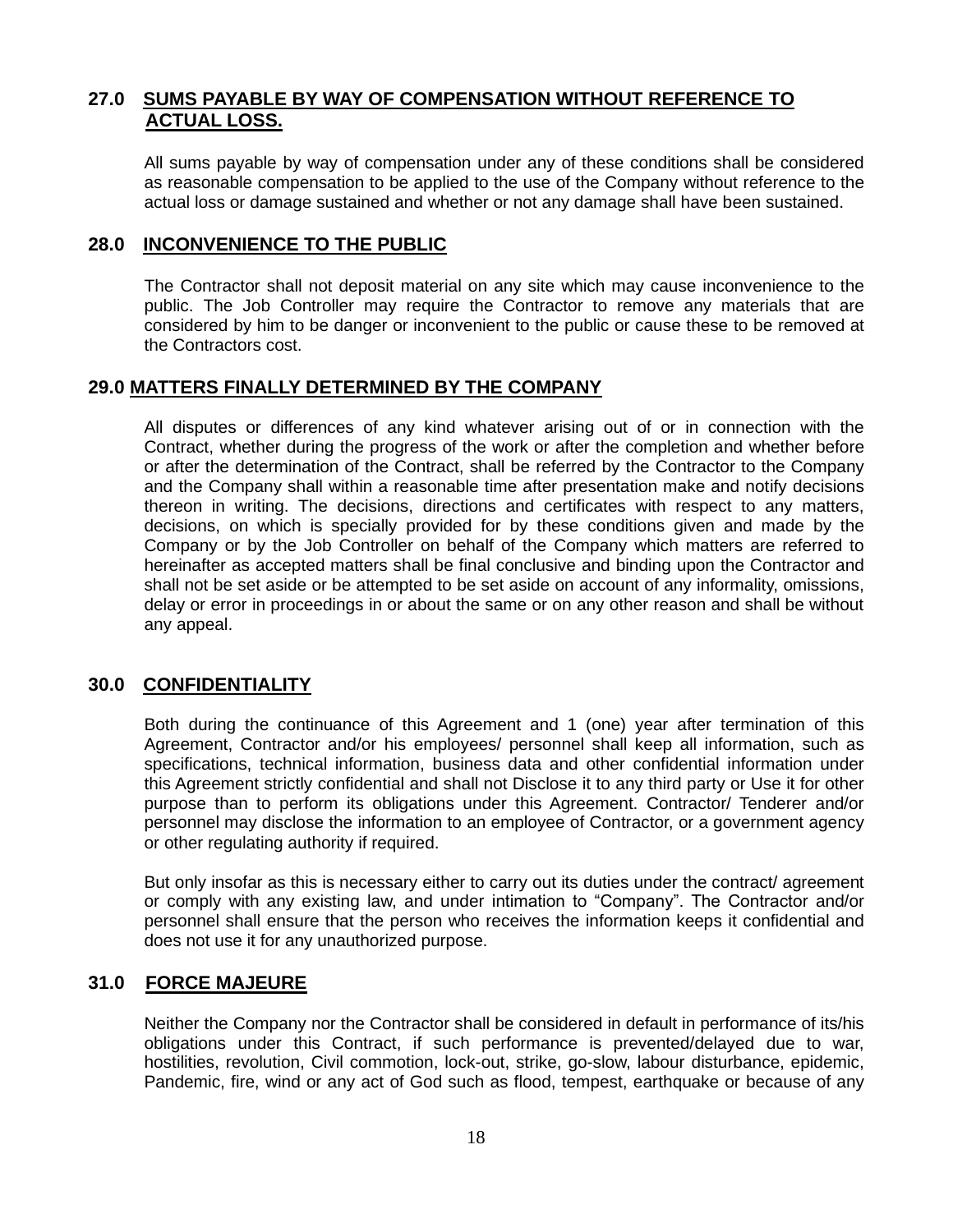levy, order, proclamation, regulation, ordinance of any Govt. or any statutory authorities. Upon occurrence of such cause, the party alleging that it has been rendered unable to perform as aforesaid thereby, shall notify the other party in writing within 72 hours, with full particulars and satisfactory evidence support of its claim. In the event the force majeure condition continues for a longer period, then both the parties shall mutually decide on continuation of the contract.

#### **32.0 SUBMISSION OF TENDERS**

The Contractor/ Tenderer shall bear all costs associated with the preparation and submission of Bid and neither the company nor its nominee nor its consultants will be responsible or liable for these costs, regardless of the conduct or outcome of the bidding process. Any clarification required by prospective Contractor/ Tenderer shall be furnished in writing soon after its receipt so as to ensure submission of bid on or before bid closing date. Metric measurement system shall be applied, wherever it is applicable.

# **33.0 WAIVER**

The failure of either party to enforce at any time any of the provisions of this agreement shall not be considered to be a waiver of the right of such a party thereafter to enforce each and every provision.

### **34.0 ENTIRE AGREEMENT**

This Agreement supersedes all oral and written representations and agreements between the parties, including, but not limited to any earlier agreement relating to the subject matter thereof and/or any other agreement between the parties in relation to the subject matter thereof.

### **35.0 AMENDMENT**

The parties to this Agreement may add, delete, amend, or alter all or any of the terms & conditions of this Agreement as mutually agreed from time to time and such modifications and changes shall not be effective until the same are in writing and duly signed by the authorized representatives of both the parties.

#### **36.0 RELATIONSHIP**

Each party understands that they are independent entities and this Agreement does not make it, its/ his employees, associates or agents, the legal representatives of the other party for any purpose whatsoever. Either party has express or implied right or authority to assume or to undertake any obligation in respect of and on behalf of or in the name of the other party or to bind the other party in any manner in respect of any transaction, except the present agreement.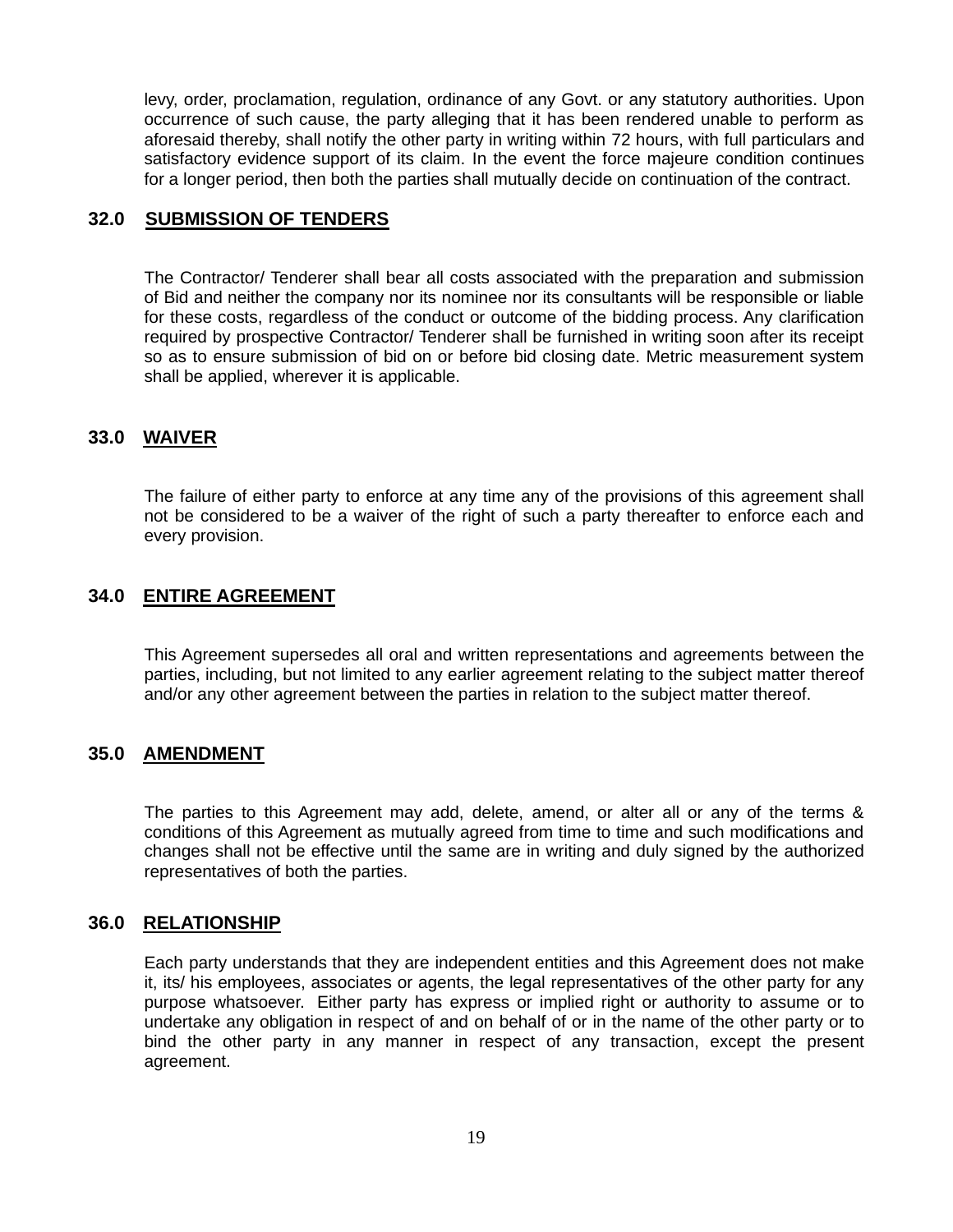# **37.0 SETTLEMENT OF DISPUTES**

Any dispute, difference, claim or question of interpretation of any nature arising between the parties with regard to this Tender/ Purchase Order/ Work Order/ Agreement. regarding the meaning, respective rights, claims, liabilities and obligations under this Tender/ Purchase Order/ Work Order/ Agreement, including any question regarding its existence, validity or termination which is not resolved by amicable settlement shall be settled by arbitration in accordance with the Rules of Arbitration of the Indian Council of Arbitration (ICA) or any enactment or amendment thereof. Award passed shall be final and binding on both the parties. The venue of such arbitration proceedings shall be at Mumbai (India) and for interim relief under the Act, courts at Pune shall have the exclusive jurisdiction over this Agreement. The Arbitration shall be conducted in English language.

#### **38.0 JURISDICTION :**

The Court in Pune, Maharashtra shall have exclusive Jurisdiction to deal with and decide any legal matters whatsoever arising out of this Tender/ RFQ or any agreement entered between the Contractor and Company.

------------------------------------------------------ x ---------------------------------------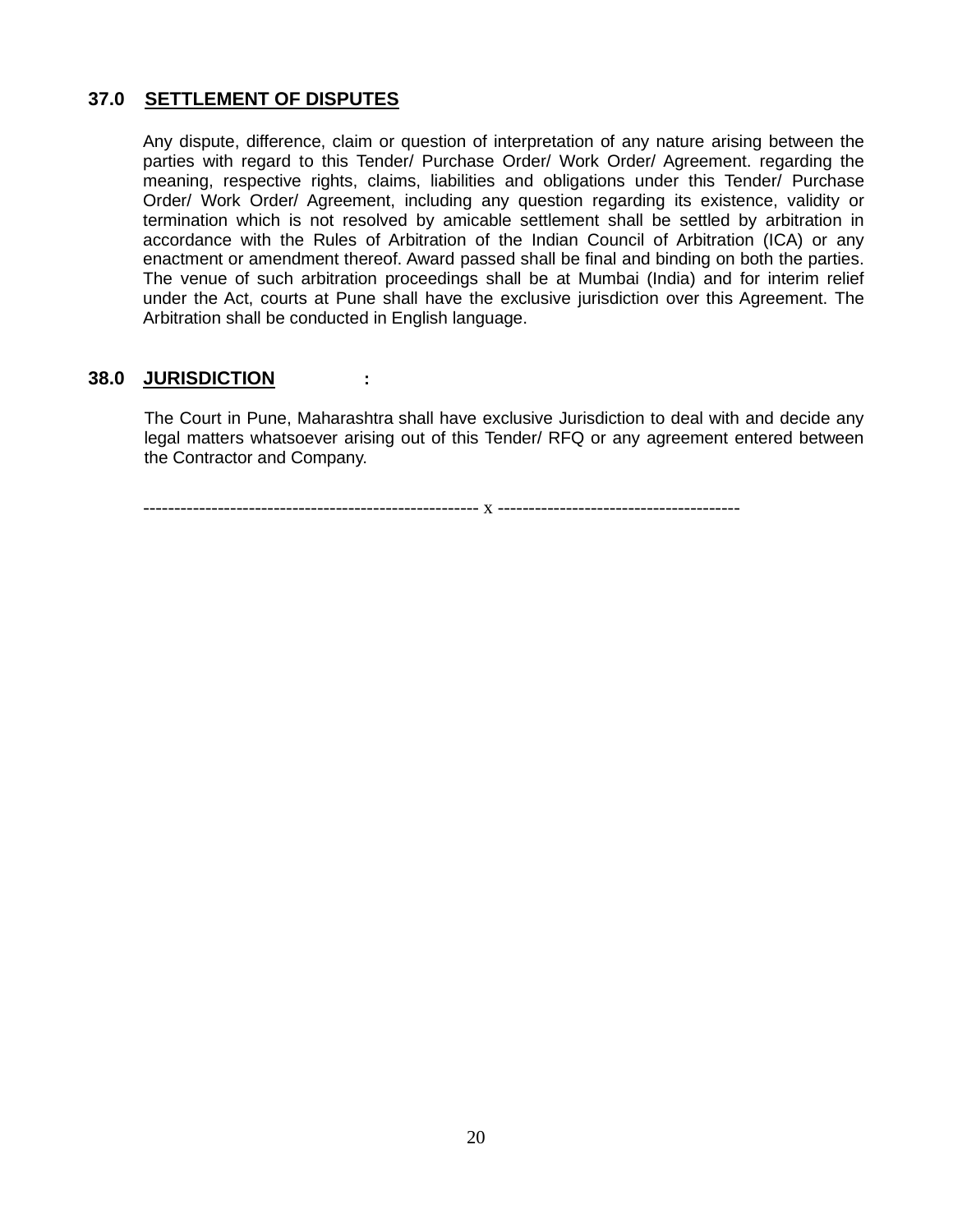### **BANK GUARANTEE**

#### **BANK GUARANTEE No. The dated dated**

**To,**

M/s. Deepak Fertilisers & Petrochemicals Corporation Ltd., Sai Hira, Survey no. 93, Mundhwa, Pune – 411036, Maharashtra

This Bank Guarantee executed by the \_\_\_\_\_\_\_\_\_\_\_\_\_\_\_\_\_(Bank name) a banking Company under the Banking Companies (Acquisition and Transfer of Undertakings Act 1970, having Head Office at \_\_\_\_\_\_\_\_\_\_, and having a branch office at \_\_\_\_\_\_\_\_\_\_\_\_\_\_\_\_\_(hereinafter referred to as <br>re held firmly bound to \_\_\_\_\_\_\_\_\_\_\_\_\_\_\_\_\_\_\_\_\_(Vendor Name) having its registered office the "Bank") are held firmly bound to \_\_\_\_\_\_\_ at **\_\_\_\_\_\_\_\_\_\_\_\_\_\_\_ (address of Vendor),** (hereinafter referred to as "**the Contractor**") by these presents hereinafter.

WHEREAS the Contractor have entered into a Purchase Order/ Letter of Intent/ Contract dated \_\_\_\_\_\_\_\_ (hereinafter referred to as "Contract/ Purchase Order") with your Company**,** for **\_\_\_\_\_\_\_\_\_\_ (nature of Work)** on the terms and conditions contained therein.

AND WHEREAS it is provided in the said Contract that the Vendor shall keep deposited with you security deposit of 10% of the total contract value i.e. Rs. \_\_\_\_\_\_\_\_\_\_\_\_\_ (Rupees \_\_\_\_\_\_\_\_\_\_\_\_\_ Only) till the expiry of warranty period as agreed in the said Contract in the form of Bank Guarantee (BG) in your favour in lieu of such **Security Deposit**.

The expression "the Company" "the Contractor" and "the Bank" wherever in context appears shall mean and include its successors-in-interest and permitted assigns).

#### NOW, we **construct (name of the Bank) having branch office at construct the hereby irrevocably agree and undertake as follows:**

That the said Contractor shall duly and faithfully carry out its obligation under the said Contract, to your satisfaction failing which we hereby irrevocable guarantee to pay to Company without reference to the Contractor and without any demur, dispute or objection of whatsoever nature and notwithstanding any dispute raised by the Contractor in any proceedings before any tribunal or court, merely on demand from the Company and merely stating, without asking for its actual proof, that the amount claimed is due, by way of loss or damage used to or that may caused to or suffered by the Company by reason of any breach by the Contractor of any of the terms and conditions in the said Contract. Any such demand on us shall be conclusive as regards the amount due and payable to the Company under this guarantee. And we undertake to pay the said amount within 24 hours from the date of receipt of the communication from the Company in this regard. However, our liability under this guarantee shall be restricted to an amount not exceeding Rs. 4. (Rupees \_\_\_\_\_\_\_\_\_\_\_\_\_\_\_\_ only) (being the amount of Bank Guarantee in lieu of security deposit contemplated by the aforesaid Contract).

This guarantee shall remain in full force and effect for a period of 1 year from the date of commencement of the said Work.

We further agree that, the Company shall have the fullest liberty without our consent and without affecting in any manner our obligations hereunder to vary any of the terms and conditions of the said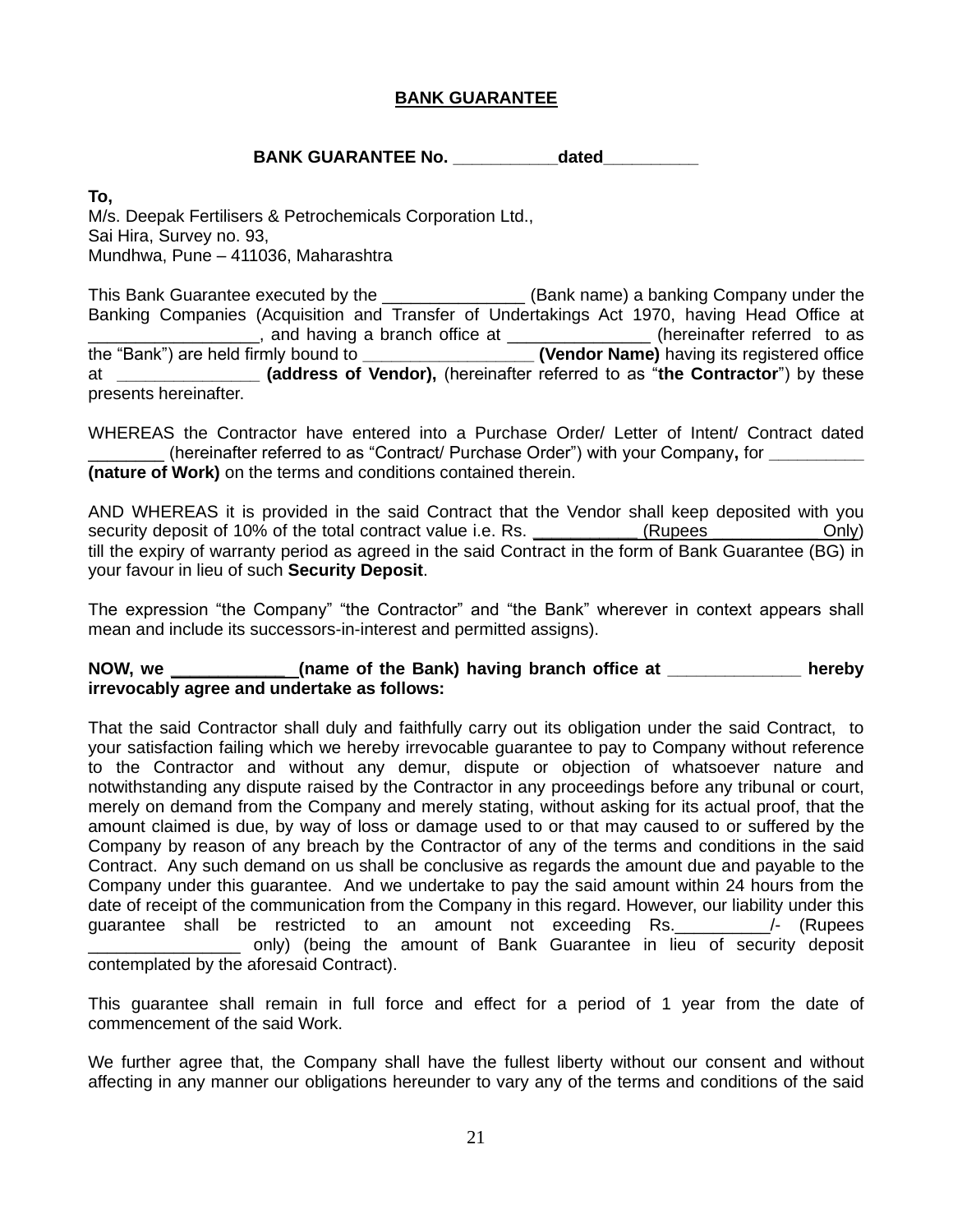Contract or to extend time for performance by the Contractor from time to time or to postpone for any time or from time to time the powers exercisable by the Company against the Contractor and to forbear to enforce any of the terms and conditions of Contract and we shall not be relieved from our liability for reason of any such variation, or any extension granted to the said Contractor or for any forbearance or Commission on your part or any indulgence by the Company to the said Contractor or by any such matter or thing whatsoever which under the law relating to sureties would but for this provision have the effect of relieving us.

We lastly undertake not to revoke this guarantee during its currency except with your previous consent in writing.

The guarantee contained herein shall not get effected or impaired by reason of any dispute(s) between the Contractor and the Company relating to the said Letter of Intent/Contract,

The conditions herein contained shall not be determined or affected by the liquidation or winding up or amalgamation or insolvency of the Contractor or change in our constitution of Bank or the Contractor.

Notwithstanding anything contained hereinabove our liability under this Guarantee is restricted to Rs. \_\_\_\_\_\_\_\_\_\_\_\_ (Rupees \_\_\_\_\_\_\_\_\_\_\_\_ only). This Guarantee shall remain valid for a period of 1 year from the date of commissioning of the said work. Unless a claim in writing is lodged with us within a period of 3 months from the date of expiry of the guarantee, all your rights under this guarantee shall be released and discharged from all liabilities under this guarantee.

We, the Bank confirms that only appropriate court in Panvel/ Mumbai shall have jurisdiction to entertain and try any dispute and / or difference relating to this guarantee between the Bank and the Company and no other court shall have any jurisdiction with respective such disputes / differences.

Notwithstanding anything contained herein above, we \_\_\_\_\_\_\_\_\_ (Bank name), having branch office at \_\_\_\_\_\_\_\_\_\_\_\_\_\_\_state that:

(Our liability under the Bank Guarantee shall not exceed Rs.  $\overline{a}$  /- (Rupees only).

The Bank Guarantee shall be valid upto \_\_\_\_\_\_\_\_\_\_ **(date of expiry of guarantee)** All your rights under the guarantee be forfeited and we shall be relieved and discharged from all liabilities there under.

We are liable to pay the guaranteed amount or any part thereof towards full and final settlement under this Bank Guarantee only and only if Company serve upon us a written claim or demand on or before **\_\_\_\_\_\_\_\_** (i.e. 3 months additional from due date).

On expiry, this Bank Guarantee shall be returned to us duly discharged.

We lastly undertake not to revoke this quarantee during its currency except with your previous consent in writing.

Dated at \_\_\_\_\_\_ this \_\_\_\_ day of \_\_\_\_\_\_\_

**Date : \_\_\_\_\_\_\_\_\_\_\_\_\_ Place : Constant Constant Constant Constant Constant Constant Constant Constant Constant Constant Constant Constant Constant Constant Constant Constant Constant Constant Constant Constant Constant Constant Constant Cons**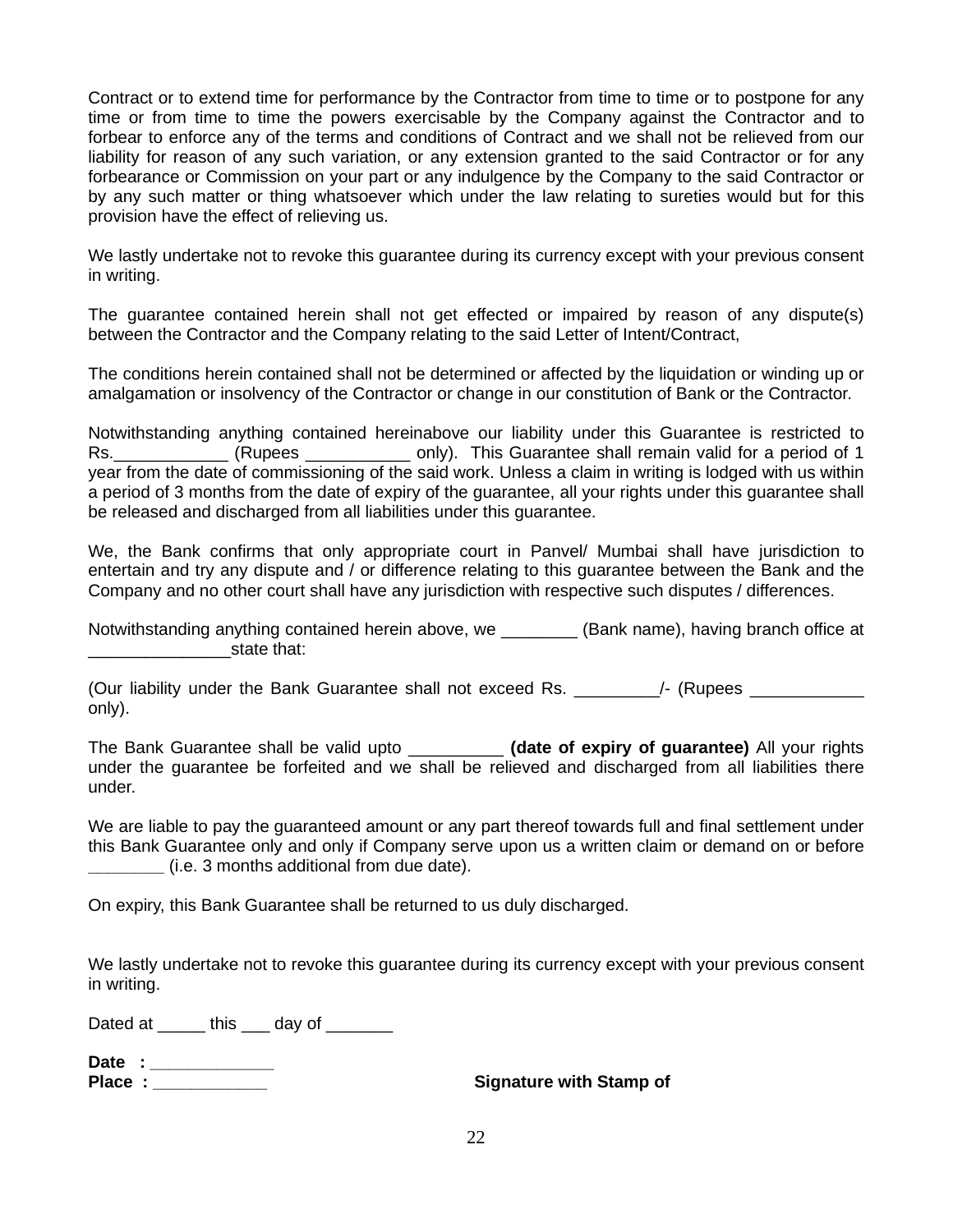(On party's letterhead)

#### **GENERAL INFORMATION :**

1. Name & address of the Firm / Company : \_\_\_\_\_\_\_\_\_\_\_\_\_\_\_\_\_\_\_\_\_\_\_\_\_\_

 $\frac{1}{2}$  ,  $\frac{1}{2}$  ,  $\frac{1}{2}$  ,  $\frac{1}{2}$  ,  $\frac{1}{2}$  ,  $\frac{1}{2}$  ,  $\frac{1}{2}$  ,  $\frac{1}{2}$  ,  $\frac{1}{2}$  ,  $\frac{1}{2}$ 

- 2. Office Telephone No. : \_\_\_\_\_\_\_\_\_\_\_\_\_\_\_\_\_\_\_\_\_\_\_\_\_\_
- 3. Office Fax No. : \_\_\_\_\_\_\_\_\_\_\_\_\_\_\_\_\_\_\_\_\_\_\_\_\_\_
- 4. Year of Establishment :
- 5. Constitution of the Firm : Proprietorship/Partnership/Pvt.Ltd./ Pub Ltd.Co./Co-operative.
- 6. Name, Address of Partner / Directors :\_\_\_\_\_\_\_\_\_\_\_\_\_\_\_\_\_\_\_\_\_\_\_\_\_\_\_\_\_\_\_\_\_\_

\_\_\_\_\_\_\_\_\_\_\_\_\_\_\_\_\_\_\_\_\_\_\_\_\_\_\_\_\_\_

- 7. Name of contact person : \_\_\_\_\_\_\_\_\_\_\_\_\_\_\_\_\_\_\_\_\_\_\_\_\_\_\_\_\_\_\_
- 8. Telephone no. of contact person: Office \_\_\_\_\_\_\_\_\_\_\_\_\_\_\_\_\_\_\_\_\_\_\_\_\_ Residence \_\_\_\_\_\_\_\_\_\_\_\_\_\_\_\_\_\_\_\_\_\_\_ Mobile \_\_\_\_\_\_\_\_\_\_\_\_\_\_\_\_\_\_\_\_\_\_\_\_\_ Email Address\_\_\_\_\_\_\_\_\_\_\_\_\_\_\_\_\_\_\_\_\_\_\_\_
	-
- 9. Name & Designation of Authorised Signatory : \_\_\_\_\_\_\_\_\_\_\_\_\_\_\_\_\_\_\_\_\_\_\_\_\_\_\_\_\_\_\_\_
- 10. Details of sister concerns
	- a) Name & Address:
	- b) Activities engaged in by Sister Concern:
	- c) Names, Addresses & Telephone Nos. of Proprietors/Directors/Partners of Sister concerns.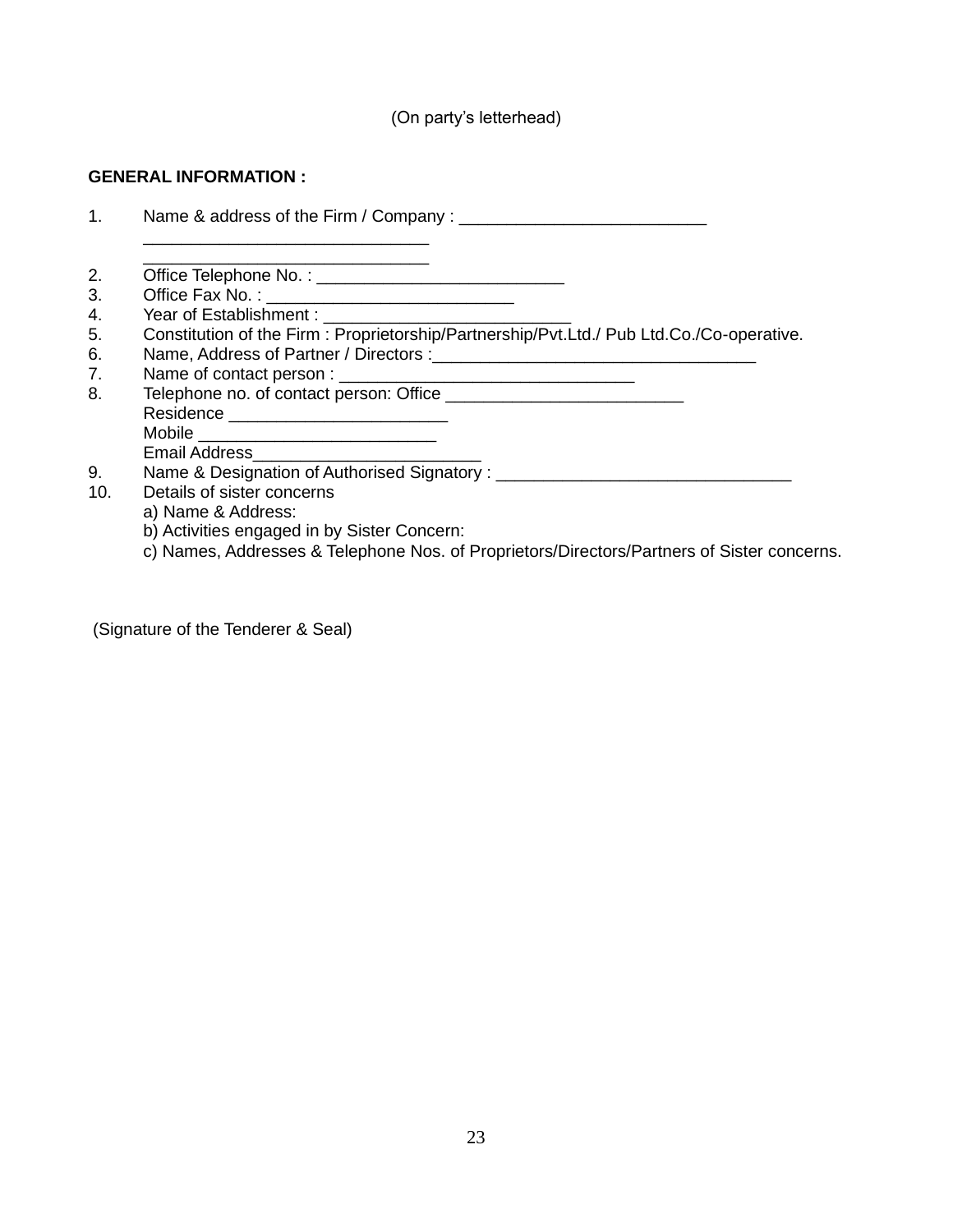( On party's letterhead)

# **INFRASTRUCTURE / HUMAN RESOURCE :**

- 1. Total number of persons employed : \_\_\_\_\_\_\_\_\_\_\_\_\_\_\_\_\_\_\_\_\_\_\_\_\_\_\_\_\_
- 2. No. of branch offices : \_\_\_\_\_\_\_\_\_\_\_\_\_\_\_\_\_\_\_\_\_\_\_\_\_\_\_\_\_\_\_\_\_\_(details of address, Telephone No.. Fax No. etc.).
- 3. Logistics infrastructure possessed : \_\_\_\_\_\_\_\_\_\_\_\_\_\_\_\_\_\_\_\_(details)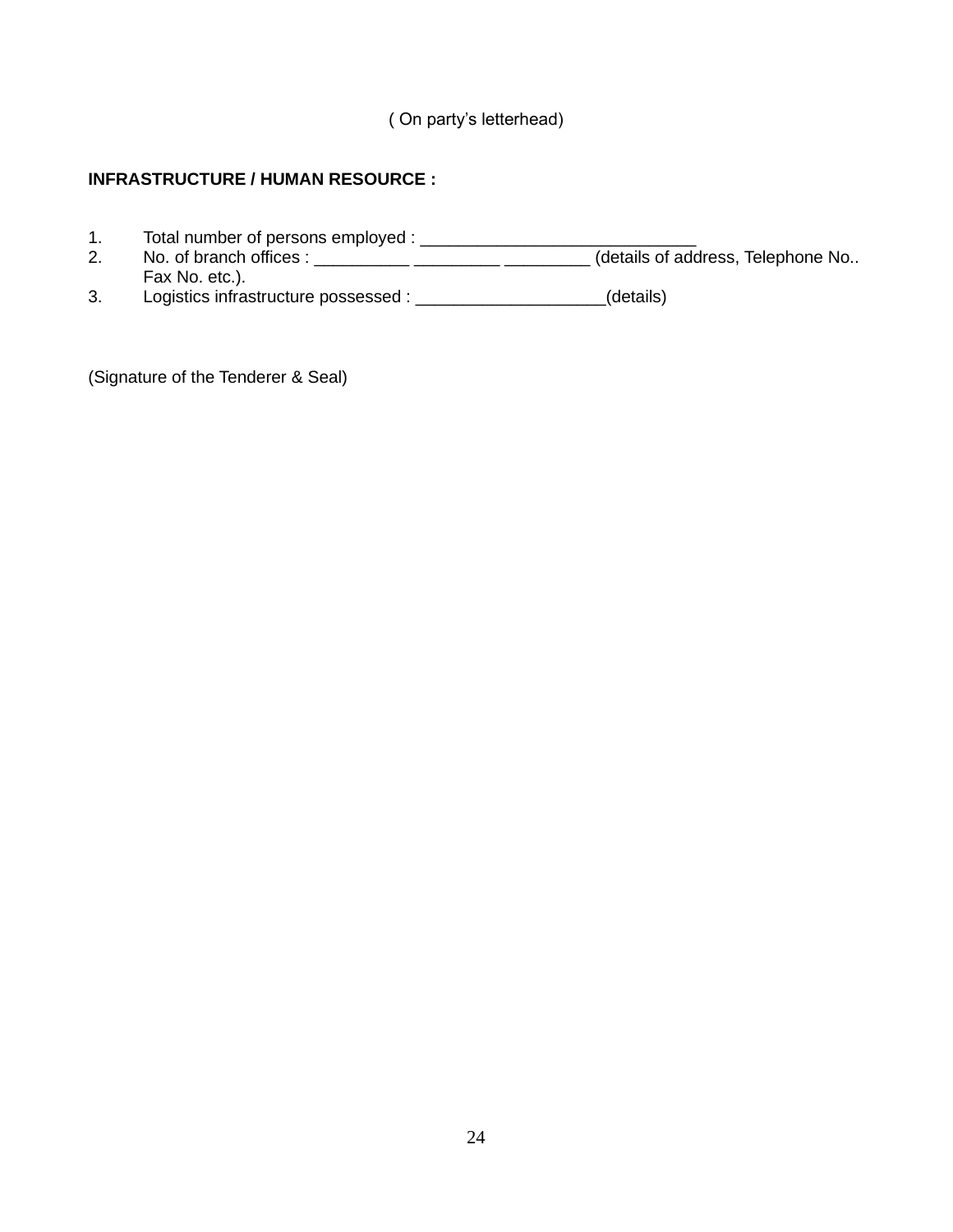# ( On party's letterhead)

### **WORK EXPERIENCE :**

List of Customers serviced for Exports of Industrial Chemicals or similar products during last three years of which the value of single contract in any one of the preceding three years should not be less than Rs. 50 Lacs.

| Sr. No                | Name of the<br>Customer | <b>Contract Period</b> | <b>Product Handled</b> | Volume | <b>Contract Value</b><br>$(in TEU's)$ $(Rs in Lacs)$ |
|-----------------------|-------------------------|------------------------|------------------------|--------|------------------------------------------------------|
| $\mathbf 1$<br>2<br>3 |                         |                        |                        |        |                                                      |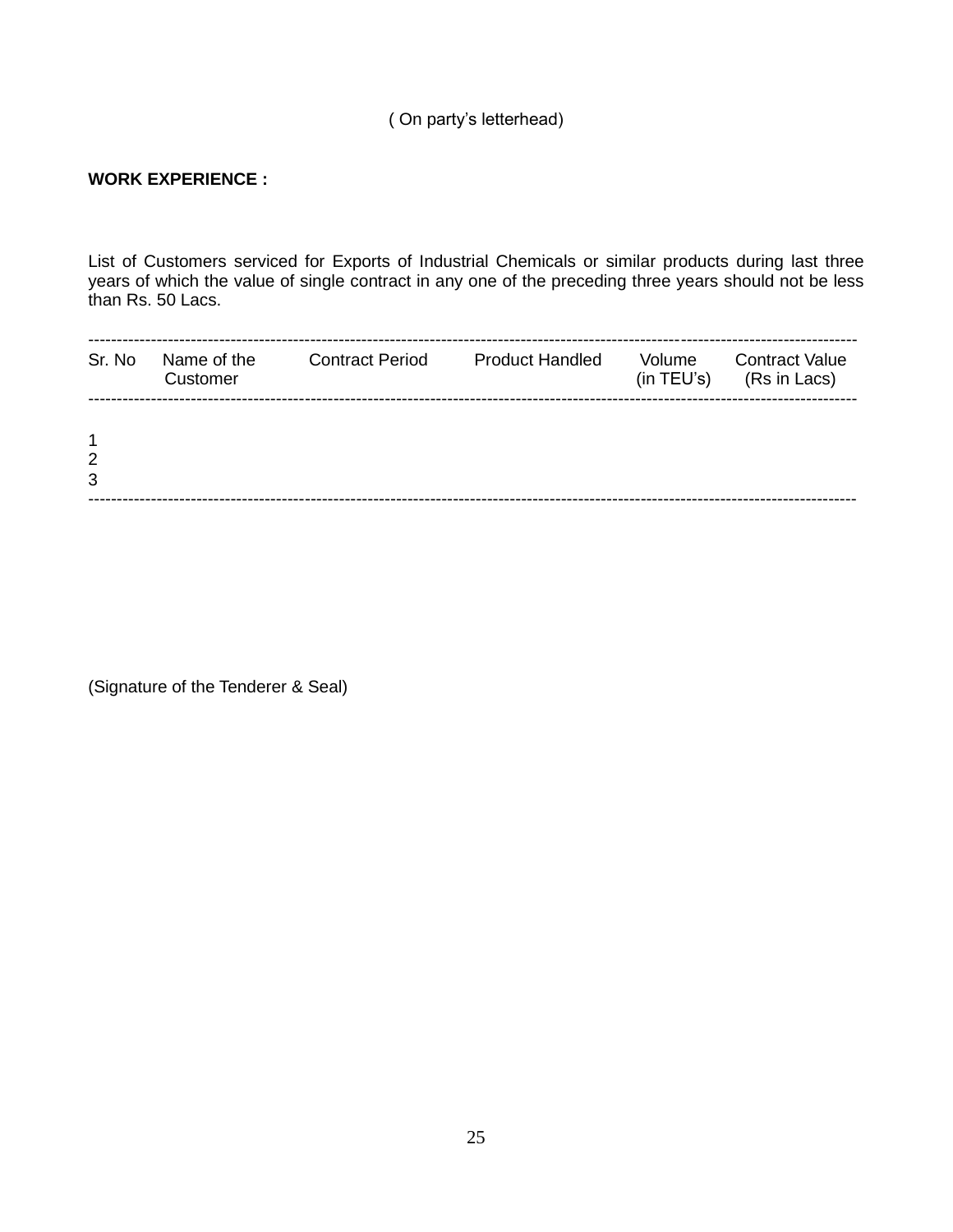( On party's letterhead)

# **DETAILS OF BLACKLISTING / DISQUALIFICATION / FORFEITURE OF B.G. / S.D**.

- 1) Whether your Firm/Company is blacklisted by our Company or any other Public Sector / Govt. / Quasi-Govt Organisation / any other client **: Yes / No.**
- 2) Whether your contract was terminated before expiry of contract period or Security Deposit / E.M.D forfeited by our Company or any other Public Sector/Govt./Quasi Govt Organization / Any other client **: Yes / No.**
- 3) Whether Proprietor/Partner/Director (as applicable) has been prosecuted by any judicial court for any criminal breach of trust : **Yes / No.**